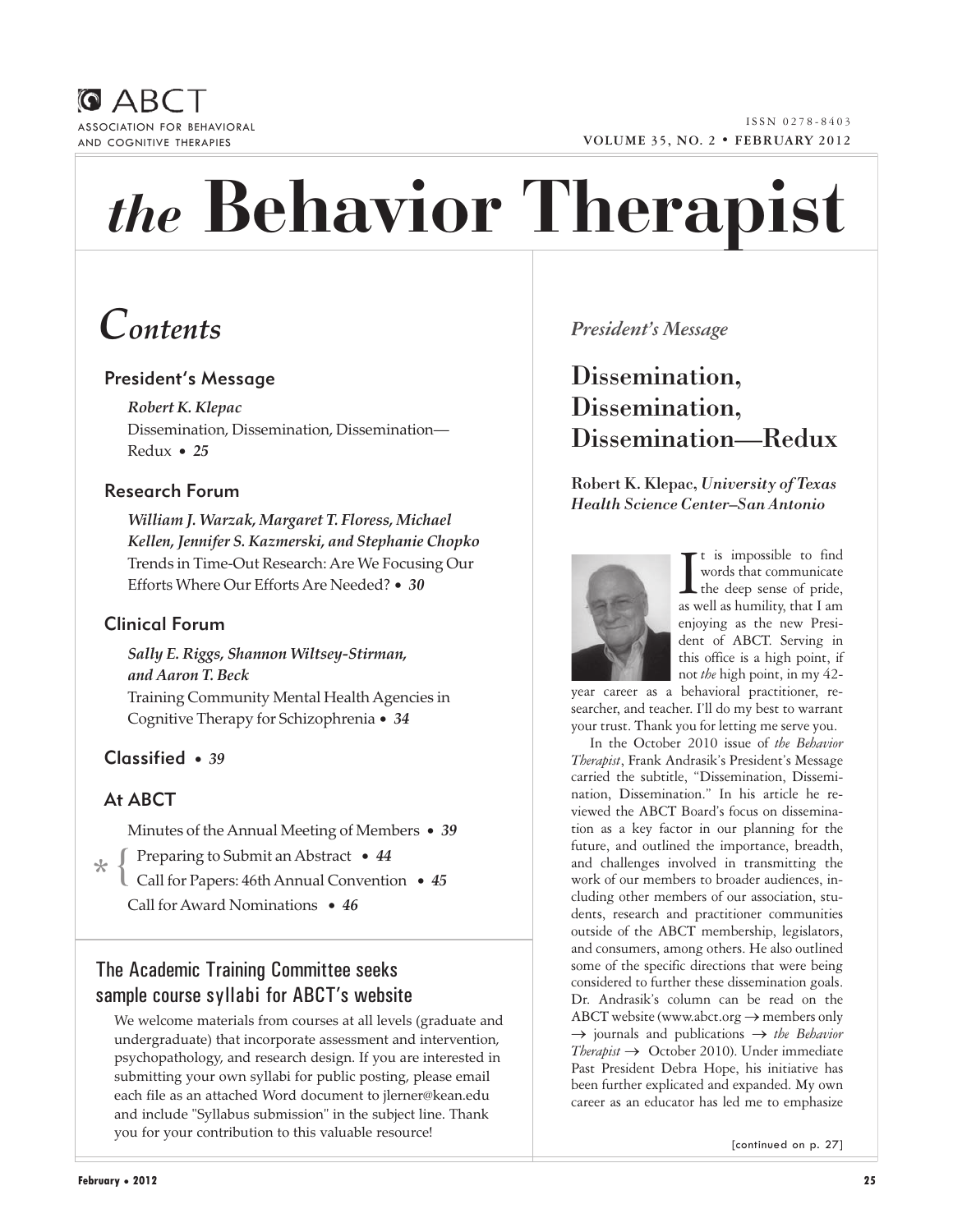## **the Behavior Therapist**

Published by the Association for Behavioral and Cognitive Therapies 305 Seventh Avenue - 16th Floor New York, NY 10001-6008 (212) 647-1890/Fax: (212) 647-1865 www.abct.org

| EDITOR <i>Kathleen Gunthert</i>                           |
|-----------------------------------------------------------|
| Editorial Assistant Melissa Them                          |
| Behavior Assessment Matthew Tull                          |
| Book Reviews C. Alix Timko                                |
| Clinical Forum  Kim Gratz                                 |
| Clinical Dialogues Brian P. Marx                          |
| Clinical Training Update Steven E. Bruce                  |
| Institutional Settings. Dennis Combs                      |
| Lighter Side <i>Elizabeth Moore</i>                       |
| Medical and Health Care<br>Settings <i>Laura E. Dreer</i> |
| News and Notes. Nicholas Forand                           |
| James W. Sturges                                          |
| Susan Wenze                                               |
| Shannon Wiltsey-Stirmane                                  |
| Public Health Issues. Giao Tran                           |
| Research-Practice<br>Links. David J. Hansen               |
| Research-Training                                         |
| Science Forum <i>Jeffrey M. Lohr</i>                      |
| Special Interest<br>Groups  Aleta Angelosante             |
| Student Forum  David DiLillo                              |
| Technology Update. Zach Rosenthal                         |

ABCT President . . . . . . . *Robert K. Klepac* Executive Director· · · · · · *Mary Jane Eimer* Director of Education & Meeting Services . . . . . . *Mary Ellen Brown* Director of Communications *David Teisler* Managing Editor . . . . . *Stephanie Schwartz*

Copyright © 2012 by the Association for Behavioral and Cognitive Therapies. All rights reserved. No part of this publication may be reproduced or transmitted in any form, or by any means, electronic or mechanical, including photocopy, recording, or any information storage and retrieval system, without permission in writing from the copyright owner.

Subscription information: *the Behavior Therapist* is published in 8 issues per year. It is provided free to ABCT members. Nonmember subscriptions are available at \$40.00 per year (+\$32.00 airmail postage outside North America).

Change of address: 6 to 8 weeks are required for address changes. Send both old and new addresses to the ABCT office.

ABCT is committed to a policy of equal opportunity in all of its activities, including employment. ABCT does not discriminate on the basis of race, color, creed, religion, national or ethnic origin, sex, sexual orientation, gender identity or expression, age, disability, or veteran status.

All items published in *the Behavior Therapist*, including advertisements, are for the information of our readers, and publication does not imply endorsement by the Association.



All those who attended the 45th annual ABCT Convention in Toronto as general registrants can take advantage of a special benefit. We captured 64 different sessions at the convention, recording the speakers and their sl ides. These synched presentations are available, free, to all who registered for the convention. We know you can't attend everything; you can't even attend everything in your specialty. To help you get the most out of the convention, visit www.abct.org and click on the link "ABCT has captured 64 sessions..." Use the unique number sent to you in a broadcast email.

Those who didn't attend the convention can take advantage of this, too. We make these sessions available with attractive pricing (even more attractive to members) and you can choose to view one, a series, or the entire collection.

## INSTRUCTIONS *for* AUTHORS

The Association for Behavioral and Cognitive Therapies publishes *the Behavior Therapist* as a service to its membership. Eight issues are published annually. The purpose is to provide a vehicle for the rapid dissemination of news, recent advances, and innovative applications in behavior therapy.

Feature articles that are approximately 16 double-spaced manuscript pages may be submitted.

Brief articles, approximately 6 to 12 double-spaced manuscript pages, are preferred.

Feature articles and brief articles should be accompanied by a 75- to 100-word abstract.

■ Letters to the Editor may be used to respond to articles published in *the Behavior Therapist* or to voice a professional opinion. Letters should be limited to approximately 3 double-spaced manuscript pages.

**Submissions must be accompanied by a Copyright Transfer Form** (a form is printed on p. 35 of the February 2011 issue of *tBT*, or download a form from our website): *submissions will not be reviewed without a copyright transfer form*. Prior to publication authors will be asked to submit a final electronic version of their manuscript. Authors submitting materials to *tBT* do so with the understanding that the copyright of the published materials shall be assigned exclusively to ABCT. Electronic submissions are preferred and should be directed to the editor at **gunthert@american.edu**. Please include the phrase *tBT submission* and the author's last name (e.g., *tBT Submission - Smith et al.*) in the subject line of your email. Include the corresponding author's e-mail address on the cover page of the manuscript attachment. Please also include, as an attachment, the completed copyright transfer document.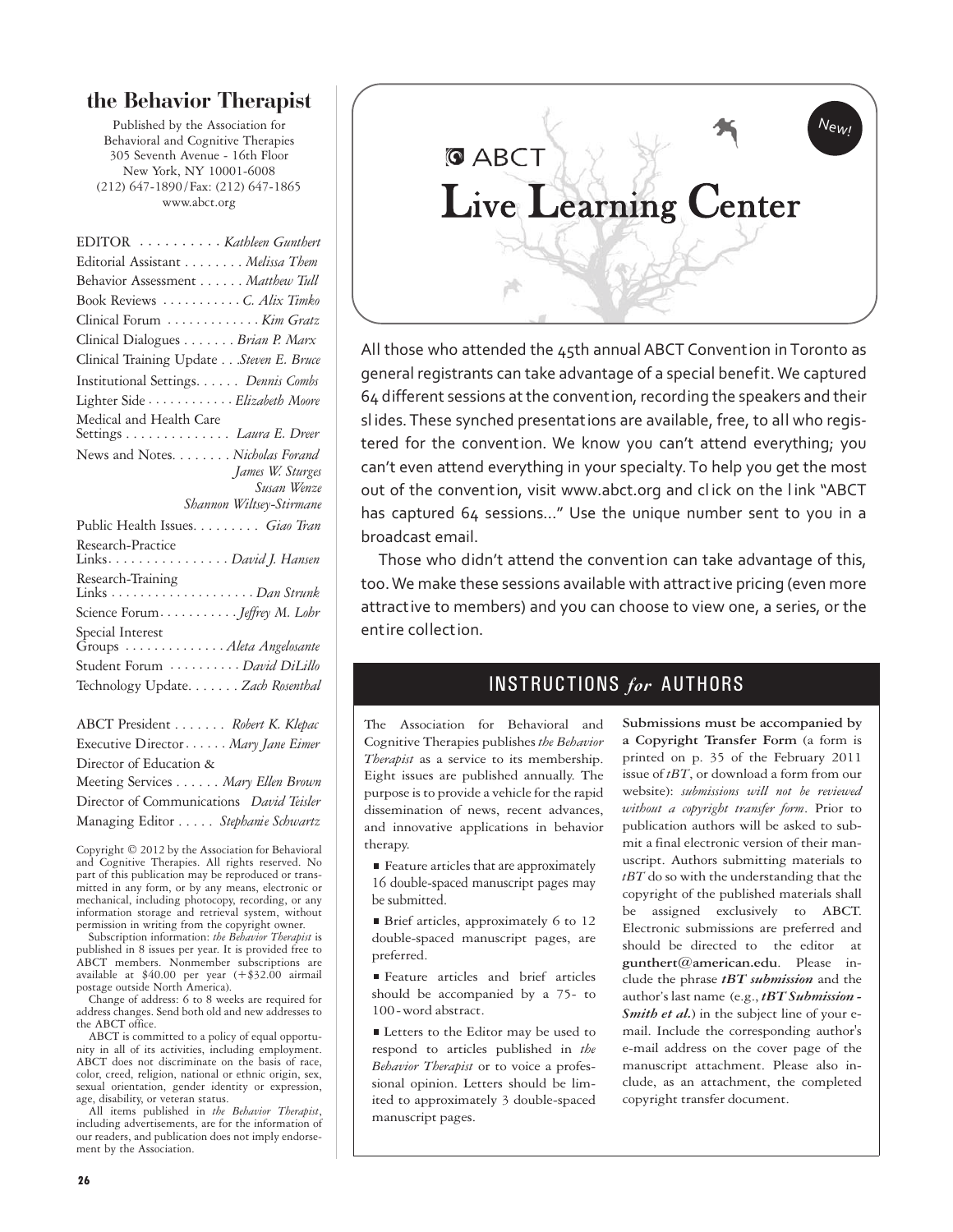[continued from p. 25]

dissemination in my work with ABCT as well. Because dissemination is such a central concern for the organization and its leadership, I've decided to outline some of the many projects that have been implemented and some of those that are currently under discussion.

Attendee feedback every year suggest that the ABCT convention workshops are among the best available to our professionals. Yet we are troubled by the many published studies indicating that even the best short–duration workshops do a creditable job of increasing what attendees *know*, while having minimal if any impact on what they do in their practice and research. The 2012 convention offerings will therefore include a pilot of a program that will hopefully improve workshop attendees' ability to employ what they learn as they return to their jobs. A select few workshops will offer attendees the option of receiving follow-up consultation by the workshop presenters or colleagues in their clinics and laboratories to discuss attendees' questions, problems, and progress in their efforts to add the assessments and interventions they have learned in their own work. We will be closely assessing the success of this effort in the hopes of polishing and refining such efforts in future years.

Another limitation of workshops and other convention sessions is that they have been available only to convention attendees. In addition, the rich convention program often means that attendance at one session rules out attendance at other sessions of interest offered at the same time. Several efforts have been initiated to expand that availability. For the first time, several of the convention sessions were recorded and the audio from these sessions were coordinated with the slides from the presentation and posted online. This affords conventioneers a second-best opportunity to learn from those sessions they missed. The convention registration fees cover the cost of learning from those online sessions. Sessions have also been made available for a fee to those who have not attended the convention. We are assessing use of this new dissemination effort to see whether it warrants continuation and with what, if any, changes.

In the same column referenced above, Dr. Andrasik (2010) announced a major dissemination effort aimed at improving potential students' ability to discriminate between doctoral programs offering quality training in CBT and those programs that

"behavioral" but not the substance of what we do and what we know. At Dr. Andrasik's urging, the ABCT Board authorized and supported a task force on dissemination that was given the specific charge to develop recommendations for quality training in CBT in programs offering applied psychology doctoral programs. My co-chair, George Ronan, and I recruited 14 professional organizations with histories of involvement in higher education with CBT emphases that agreed to support our interorganizational task force. It is critical to note that these organizations, including ABCT, agreed to support the effort by nominating and paying expenses of task force members. This support of our effort does not imply any kind of support for the *recommendations* that the result from this effort. Such support for the recommendations may be sought from professional organizations once the document is in final form, but this is a separate issue from supporting its development. When asked to chair this group, I accepted reluctantly. I imagined just how miserable it might be if members from different "schools" of cognitive and behavioral psychology saw this task force as a means of enhancing the image of their own particular approaches rather than developing guidelines that serve the greater psychological and public communities by focusing upon the critical things that unite us and describe the most central features of what we as a group value and emphasize. To my great surprise and edification, not a single instance of "turf-related" disagreement arose as these tasks were pursued. It has been a richly rewarding experience to work with such an intelligent and cooperative group of statespersons. At this writing we are one meeting away from finalizing our report and recommendations. That meeting will have occurred by the time you read these words. I am optimistic that this major effort on the part of ABCT and cooperating associations will go a long way towards disseminating the consensus of psychologists representing the whole spectrum of behavioral and cognitive approaches to students seeking quality CBT training, to doctoral programs who want to assure that they are offering what the field considers to be optimal education, and to organizations involved in credentialing practitioners and accrediting CBT-related programs. Details regarding the task force composition, process, and recommendations will be covered as soon as the task force approves its final report—hopefully in my next column.

have adopted the words "cognitive" and

**February • 2012 27**

It is not wise, if even possible, to think about more effective dissemination of what we know and do without thinking about the use of technologies that have mushroomed in recent years. Our own efforts at dissemination include attention to many aspects of those technologies. One such effort involves the use of "webinars" to help interested professionals in and out of ABCT understand current issues, assessments and treatment strategies. On January 26, ABCT will have offered the first of what we hope will be many such webinars. Dr. Patricia Resick will offer a 90-minute online session on cognitive processing therapy for PTSD, and attendees earned 1 CE credit. Other ongoing media-based dissemination efforts include:

- Modifications and enhancements to the ABCT website, improving its relevance to audiences including members, professionals in general, and the public;
- Adding podcasts to that webpage, featuring prominent CBT practitioners and researchers describing their work;
- Creation of a Facebook page fostering communication among those interested in CBT, and regarding it as a laboratory from which we hope to learn how to best use social media in furthering our organizational goals;
- Collaboration with APA Division 53, the Society of Clinical Child and Adolescent Psychology, linking our web page on empirically supported treatments to theirs, which emphasizes working with children;
- Collaboration with Bonnie Spring of EBBP (Evidence Based Behavioral Practice), an NIH–funded organization dedicated to identifying and disseminating information about EBBPs to professionals, educators, and the public.

This is a representative sampling of ABCT's concrete projects designed to enhance dissemination of CBT thinking, research, and skills to the broad array of audiences we hope to affect. More plans are under consideration, and more will undoubtedly be created as we learn more about how to do the job of dissemination well. We are blessed with a number of members vitally interested in developing these efforts, including a very active Dissemination and Implementation Special Interest Group to help in developing strategies and specific programs in the area. You will hear more about the issues over the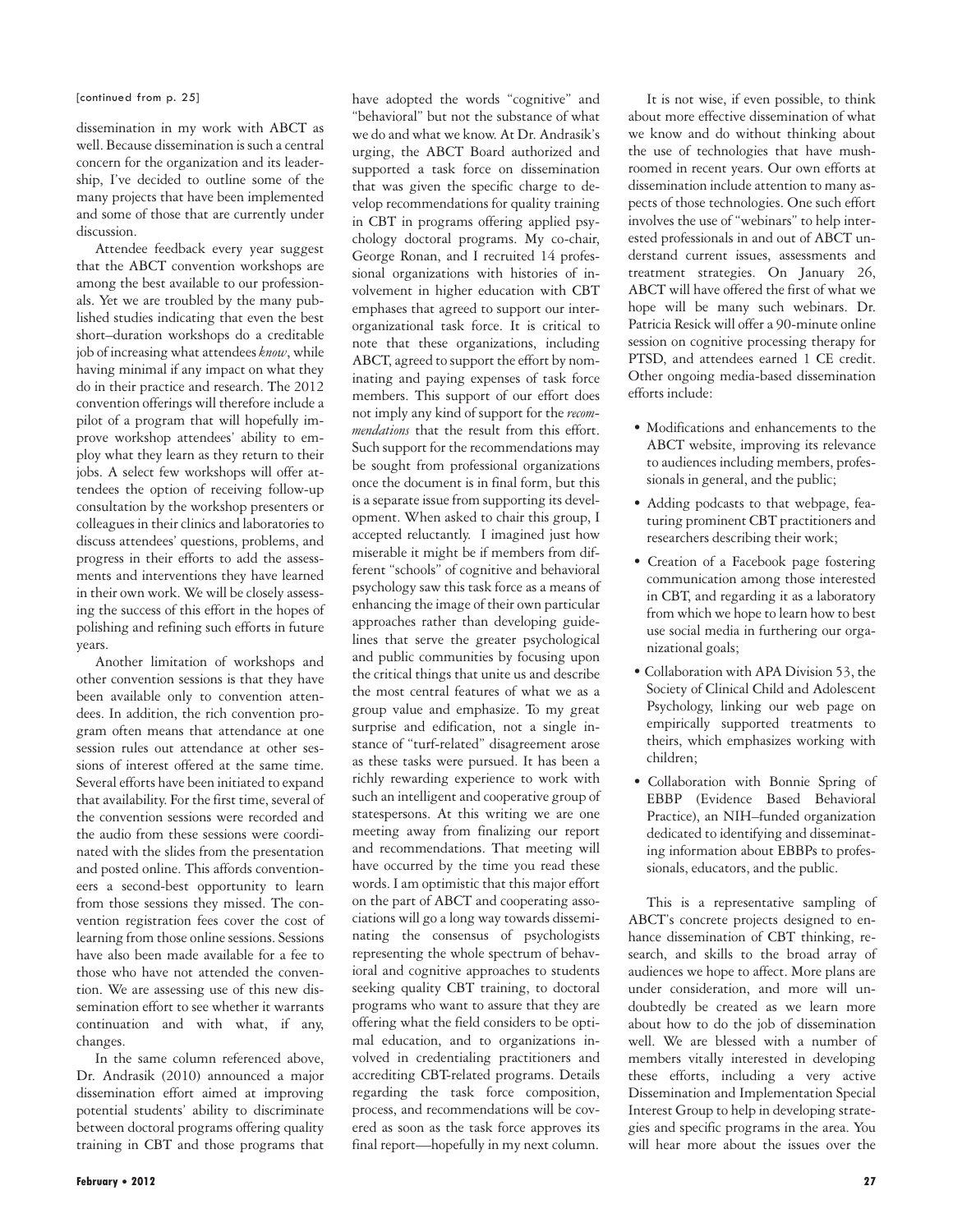coming year, and we welcome your ideas in this area as well. Feel free to e-mail me at bobappic@aol.com.

*Postscript*: In my first draft of this column, I began citing individual ABCT members responsible for the successes we are enjoying. It soon became clear that including mention of all those who deserved it would just about double the length of this piece. Before getting involved in ABCT governance, I just enjoyed those things the organization offered, and thought little about who brought them about or how it was done. I encourage you to check out the "governance" list on the ABCT website (click "About ABCT" at the top of the home page; then click "Governance") to see what I've learned is a huge number of smart, motivated, and competent colleagues who make things happen. Offer them your thanks—and check out which of those committees, SIGs, and other governance groups interest you—and hop on board. The pay is lousy, but the rewards are great.

#### **Reference**

Andrasik, F. (2010). Another look inside the boardroom: Dissemination, dissemination, dissemination. *the Behavior Therapist, 33*, 125, 127.

...

*Correspondence to* Robert K. Klepac, Ph.D., University of Texas Health Science Center-San Antonio, 7713 Valley Trails, San Antonio, TX 78250; bobappic@aol.com

## **Meet ABCT's**

## *Featured Clinicians* **of the Month**

**Alan Berkowitz Doreen M. DiDomenico Carol J. Dorfman Anitra Fay Steven T. Fishman James Gray Joel Guarna Jonathan Kaplan Cedar Koons Harry Lesieur Katherine Martinez Charles Melville Sharon Morgillo-Freeman Paul R. Munford Gerald M. Stein Stephen R. Swallow Gerald Tarlow George Wing Robin Yeganeh**

"*There are many absurd moments in therapy and I am not shy about laughing about them with my clients*."

*Who are their mentors? How do they avoid burnout? What are they reading? Do they have any other talents? How do they stay current? What do their waiting rooms look like?*

Don't miss these in-depth interviews at **www.abct.org/Public/?m=mPublic&fa=ClinicianMonth** 

# Call *for* Papers President's New Researcher

ABCT's 2011–2012 President, Robert K. Klepac, Ph.D., ABPP, invites submissions for the 34th Annual President's New Researcher Award. The winner will receive a certificate and a cash prize of \$500. The award will be based upon an early program of research that reflects factors such as: consistency with the mission of ABCT; independent work published in highimpact journals; and promise of developing theoretical or practical applications that represent clear advances to the field. While nominations consistent with the conference theme are particularly encouraged, submissions will be accepted on any topic relevant to cognitive behavior therapy, including but not limited to topics such as the development and testing of models, innovative practices, technical solutions, novel venues for service delivery, and new applications of well-estab-

lished psychological principles. Submissions must include the nominee's current Curriculum Vita and one exemplary paper. Eligible papers must (a) be authored by an individual with five years or less posttraining experience (e.g., post-Ph.D. or post-residency); and (b) have been published in the last two years or currently be in press. Submissions will be judged by a review committee consisting of Robert Klepac, Ph.D., Debra A. Hope, Ph.D., and Stefan Hofmann, Ph.D. (ABCT's President, Immediate Past-President, and President-Elect). **Submissions must be received by Monday, August 6, 2012, and must include four copies of both the paper and the author's vita and supporting letters if the latter are included**. Send submissions to ABCT President's New Researcher Award, 305 Seventh Ave., 16th floor, New York, NY 10001.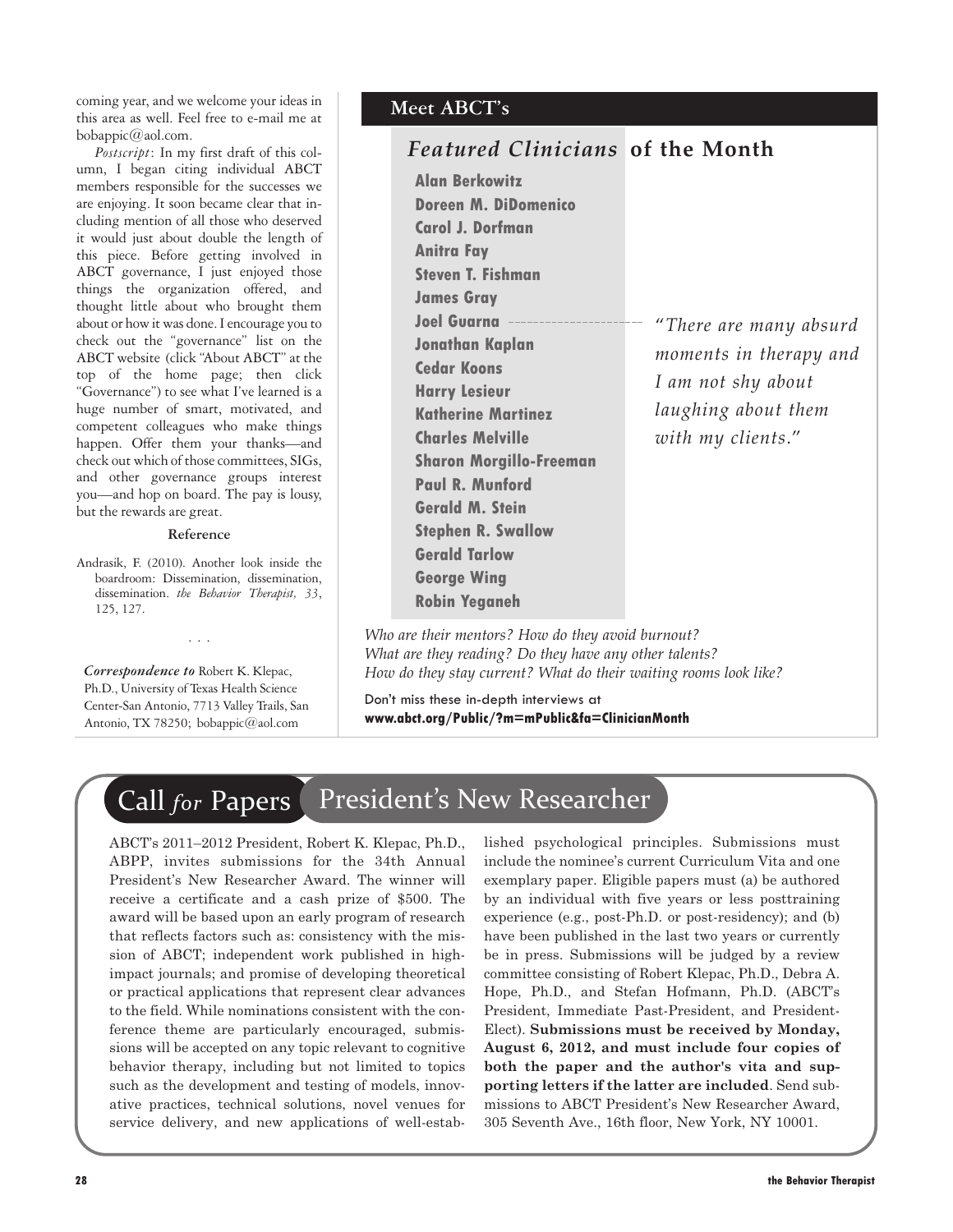# **www.hogrefe.com/series/**



**Series Editor:**  *Danny Wedding* **Associate Editors:** *Larry Beutler, Kenneth E. Freedland, Linda Carter Sobell, David A. Wolfe*

Developed and edited with the support of the Society of Clinical Psychology (APA Division 12) Save 20% with a

Series Standing Order

US \$29.80 per volume, standing order price US \$24.80 per volume (minimum 4 successive volumes) + postage & handling **Special rates for APA Division 12 and Division 42 Members.**



Vol. 23, 2012, x + 78 pp., ISBN 978-0-88937-336-5

*Peter Jaffe, David A. Wolfe, & Marcie Campbell* 

## **Growing Up with Domestic Violence**

**Intimate partner violence (IPV) can have a profound impact on the children - this book shows to recognize these effects and provide effective clinical interventions and preventive measures.**

This compact and easy-to-read text by leading experts shows practitioners and students how to recognize the impact of intimate partner violence (IPV) on children and youth and to provide effective clinical interventions and school-based prevention programs.

Exposure to IPV is defined using examples from different ages and developmental stages. The book describes the effects of exposure to IPV and reviews epidemiology and etiology. Its main focus is on proven assessment, intervention, and prevention strategies. Relevant and current theories regarding the impact of exposure on children and youth are reviewed, and illustrative real-life case studies from the clinical experiences of the authors are described.

Childhood **Maltreatment** 



*Christine Wekerle, A. L. Miller, David A. Wolfe, & Carrie B. Spindel* 

## **Childhood Maltreatment**

This volume integrates results from the latest research showing the importance of early traumatization into a compact and practical guide for practitioners.

**Elimination Disorders**<br>in Children and Adolescents

 $E$ 

*Edward R. Christophersen & Patrick C. Friman*

## **Elimination Disorders in Children and Adolescents**

A compact, "how-to" manual on effective, evidence-based treatments for enuresis and encopresis.

Vol. 4, 2006, x + 88 pp., ISBN 978-0-88937-314-3 Vol. 16, 2010, vi + 92 pp., ISBN 978-0-88937-334-1

Order online at **www.hogrefe.com** or call toll-free **(800) 228-3749** (US only)

**Also available:**

**HOGREFE** 



Hogrefe Publishing · 30 Amberwood Parkway · Ashland, OH 44805 Tel: (800) 228 3749 · Fax: (419) 281 6883 E-Mail: customerservice@hogrefe.com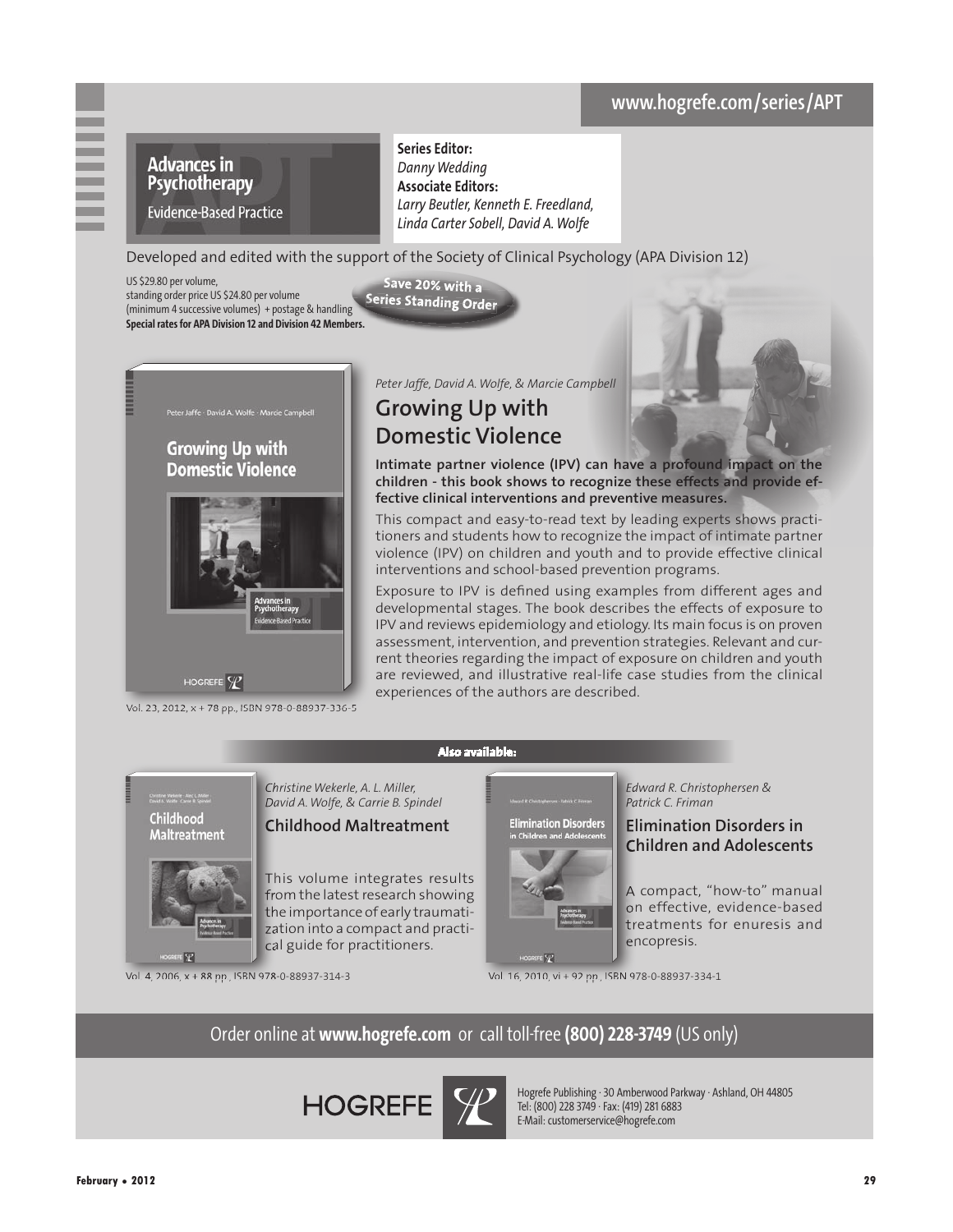## Trends in Time-Out Research: Are We Focusing Our Efforts Where Our Efforts Are Needed?

William J. Warzak, Margaret T. Floress, Michael Kellen, Jennifer S. Kazmerski, and Stephanie Chopko, *Munroe-Meyer Institute* and *University of Nebraska Medical Center*

**Many parents in the United States**<br>spanks or other forms of corporal<br>punishment (e.g. Gershoff 2008) discipline their children using punishment (e.g., Gershoff, 2008; Regalado, Sareen, Inkelas, Wissow, & Halfon, 2004; Socolar, Savage, & Evans, 2007; Straus & Stewart, 1999). Indeed, estimates of parental use of corporal punishment as a disciplinary technique in America range as high as 94% (Murray, Straus, & Stewart, 1999). In contrast to these findings, 30 countries have banned corporal punishment of children, and 28 states and the District of Columbia have banned corporal punishment in schools (Global Initiative to End All Corporal Punishment of Children, 2010). Clearly, many American parents discipline in a way that has become internationally unacceptable and contrary to best practices.

Given widespread international efforts to eliminate corporal punishment with children, the use of time-out (TO) strategies as a behavior management tool are commonly recommended by children's advocacy groups and child-care experts. TO is a procedure used to discipline children for misbehavior by removing access to reinforcing stimuli, events, or conditions for a brief period of time. Generally speaking, a child is told to serve TO and is directed to a TO location (e.g., chair, step, floor). The child remains in TO for a period of time and is then released. The duration of TO is usually specified in minutes, with additional contingencies, such as a period of quiet time often required prior to release (Brantner & Doherty, 1983; Roberts, 1982a; Roberts, 1984; Roberts & Powers, 1990). TO procedures have been well specified and the effectiveness of TO is thoroughly supported by the literature (e.g., Brantner & Doherty; Shriver & Allen, 2008). TO also is advocated by children's advocacy groups, such as the American Academy of Pediatrics

(1998), as an acceptable disciplinary strategy and an alternative to spanking.

TO has been widely disseminated through popular media, including books, magazine articles, and instructional videos. Several manualized approaches to parent training have included TO and have contributed to the dissemination of this procedure (e.g., Barkley, 1997; McMahon & Forehand, 2003; McNeil & Hembree-Kigin, 2010; Webster-Stratton, & Reid, 2003). Yet, many parents have difficulty implementing TO (Allen & Warzak, 2000), perhaps because some children learn to be resistant and avoid TO while obtaining parental attention through disruptive behavior (e.g., tantrums, aggression) or escape (Roberts, 1982b). For parents who do not understand the function of these behaviors, implementing TO may become so burdensome and unpleasant that they stop using the procedure. Further impeding the use of TO, some daycare facilities, preschools, and schools prohibit its use, perhaps because of practical procedural obstacles such as peer reinforcement of target behaviors (Turner & Watson, 1999). Other providers discourage TO in the belief that it is deleterious to the emotional development of children (Gartrel, 2001, 2002; Readick & Chapman, 2001).

In an effort to investigate these divergent views and reviews of TO, we have reviewed the TO literature since Brantner and Doherty (1983) to analyze the trends in published TO research. We analyzed 26 years of published abstracts to investigate trends in TO research and the extent to which researchers have addressed parental and staff concerns that impede effective implementation of this evidence-based procedure.

#### **Method**

## *Abstract Selection*

A comprehensive search of the Psyc-INFO, PubMed, and Web of Science databases was conducted to identify abstracts containing the terms *time-out*, *timeout*, or *TO* in the title or abstract. Abstracts published in peer-reviewed journals from 1984 to 2009 were included, regardless of methodology. Exclusionary criteria included studies conducted with lab animals, studies in a language other than English, dissertation abstracts, and self-imposed TO (e.g., removing oneself from a situation as an anger control procedure). Also excluded were the many parent training books that appear in the popular press as well as professional texts (e.g., McMahon & Forehand, 2003; McNeil & Eyberg, 2010) and treatment packages (Webster-Stratton & Reid, 2003) that include TO but are not representative of individual empirical studies. A total of 193 abstracts met criteria for review with 110 articles found in PsycINFO and 83 articles found in PubMed. No relevant abstracts were identified through a Web of Science search over and above those listed above.

## *Abstract Categories*

A preliminary review of 40 abstracts published prior to 1984 suggested that the primary emphasis of TO research could be broken down into five initial categories: application (of TO to new problems or populations), compare (TO with another response reduction procedure), compliance (with TO by the child), procedure (involving parametric evaluation of TO duration, release contingencies, etc.), and miscellaneous. Miscellaneous abstracts were subsequently subdivided into four additional categories: review (of the literature on TO), teaching (TO to parents or staff), treatment acceptability (of TO by parents or staff), and utilization review (of TO use in a given facility or clinic).

## *Category Definitions*

*Application*. Use of TO to reduce the frequency of target behaviors such as noncompliance, disruptive or aggressive behavior, undesirable mealtime behaviors, etc.

*Compare*. Direct comparisons of TO, as a specific intervention, compared to another response reduction procedure such as spanks, distraction/redirection techniques, overcorrection procedures, etc.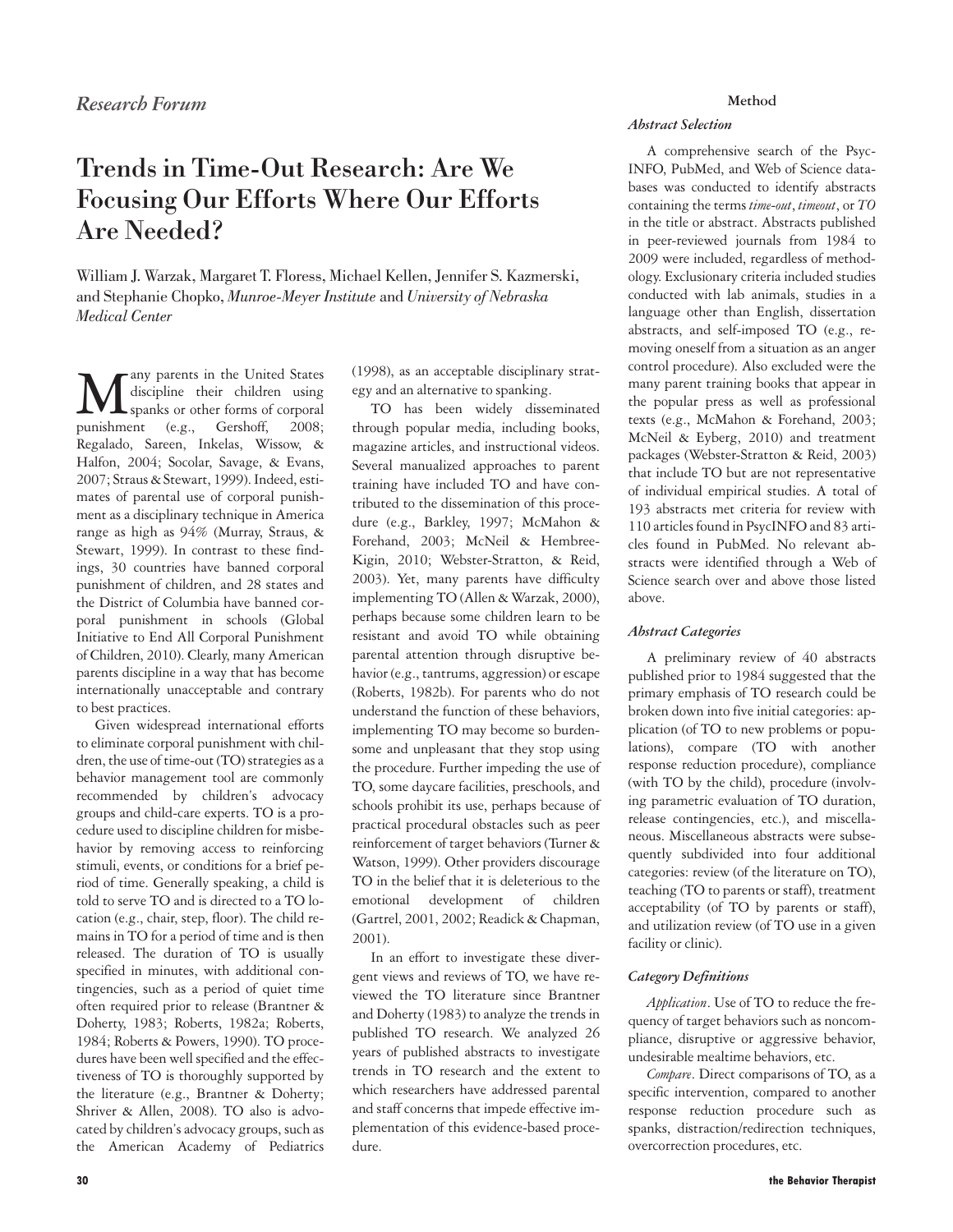*Compliance*. Any procedure designed to increase compliance with TO (e.g., put backs, spanks, restraint).

*Procedure*. The effect of the various components of TO (e.g., duration of TO, release criteria), or the effectiveness of novel TO procedures (e.g., TO ribbon; Foxx & Shapiro, 1978) on response reduction.

*Review*. Standard literature reviews about the perceived effectiveness of TO, the uses of TO, the history of TO, etc.

*Teaching*. Different ways of teaching parents or staff to effectively use TO. This may include an analysis of modeling, written instruction, DVD, etc.

*Treatment acceptability.* Surveys assessing the acceptance by parents and staff of TO as a response reduction procedure or the willingness of parents or staff to implement TO.

*Utilization review.* Trends in staff implementation of TO including qualitative interviews with facility staff, or reviews to determine how often parents/teachers implement TO.

*Other*. Abstracts that mention TO but where TO is not discussed in any detail, including abstracts that discuss several different response reduction procedures and list TO as one of those procedures without specific descriptive or methodological detail.

#### *Review Process*

*Reviewer training*. Ten TO abstracts published prior to 1984 were selected from the source literature for training purposes. These were read and discussed by judges and initial definitions of categories were developed. That is, the focus of each of the abstracts (e.g., application of TO, compliance with TO, procedural analysis of TO) was determined in roundtable discussion. Category definitions were then operationally refined to improve agreement. Subsequently, 30 TO abstracts published prior to 1984, in groups of 10, were independently reviewed by each member of the two rater teams, assigned a category, and agreement obtained. Raters were either doctoral candidates completing their clinical internship or practicing psychologists. Subsequent to reading the first group of 10 abstracts, category definitions were refined to improve agreement. The second group of 10 abstracts was processed similarly. Training concluded when 90% agreement was obtained on ratings of the third group of abstracts. None of these training abstracts were included in the final analysis as they were all published prior to 1984.

*Rating*. Each abstract was coded independently by one of two, two-rater teams, and placed into one of nine categories. Abstracts were consecutively numbered with even numbered abstracts coded by one pair of raters and odd numbered abstracts coded by the other. If both raters in a team did not agree on the category, the abstract was reviewed and categorized independently by the second team. If three of the four raters agreed on a category, the abstract was assigned to that category; otherwise, a discussion among raters took place until consensus was reached and a category coded.

*Interrater reliability.* Each abstract was coded independently by at least two raters. Of the 193 post-1984 abstracts coded, independent agreement between the first two raters occurred 148 times (76.7%). The remaining 45 abstracts were then coded by a second pair of raters, yielding agreement of three of four raters of 22 additional abstracts (11.8%). The remaining 23 abstracts were discussed by all four raters until consensus was obtained (12.4%). Kappa was evaluated for each team of raters. A

# INSTITUTE *for* BEHAVIOR THERAPY

*110 East 40th St., Suite 206, New York, NY 10016*

## *Celebrating Its 40th Anniversary*

## **Steven T. Fishman, Ph.D., ABPP** | **Barry S. Lubetkin, Ph.D., ABPP** *Directors and Founders*

Since 1971, our professional staff has treated over 20,000 patients with compassionate, empirically-based CBT. Our specialty programs include: OCD, Social Anxiety Disorder, Panic Disorder, Depression, Phobias, Personality Disorders, and ADHD-Linked Disorders, and Child/Adolescent/Parenting Problems.

Our externs, interns, post-doctoral fellows and staff are from many of the area's most prestigious universities specializing in CBT, including: Columbia, Fordham, Hofstra, Rutgers, Stony Brook, St. John's, and Yeshiva Universities.

Conveniently located in the heart of Manhattan just one block from Grand Central Station. Fees are affordable, and a range of fees are offered.

**We are pleased to announce the opening of our new Child-Adolescent Treatment Center and are eager to introduce its new Director, Adam Weissman, Ph.D.**

> *For referrals and/or information, please call:* **(212) 692-9288** e-mail: info@ifbt.com | web: www.ifbt.com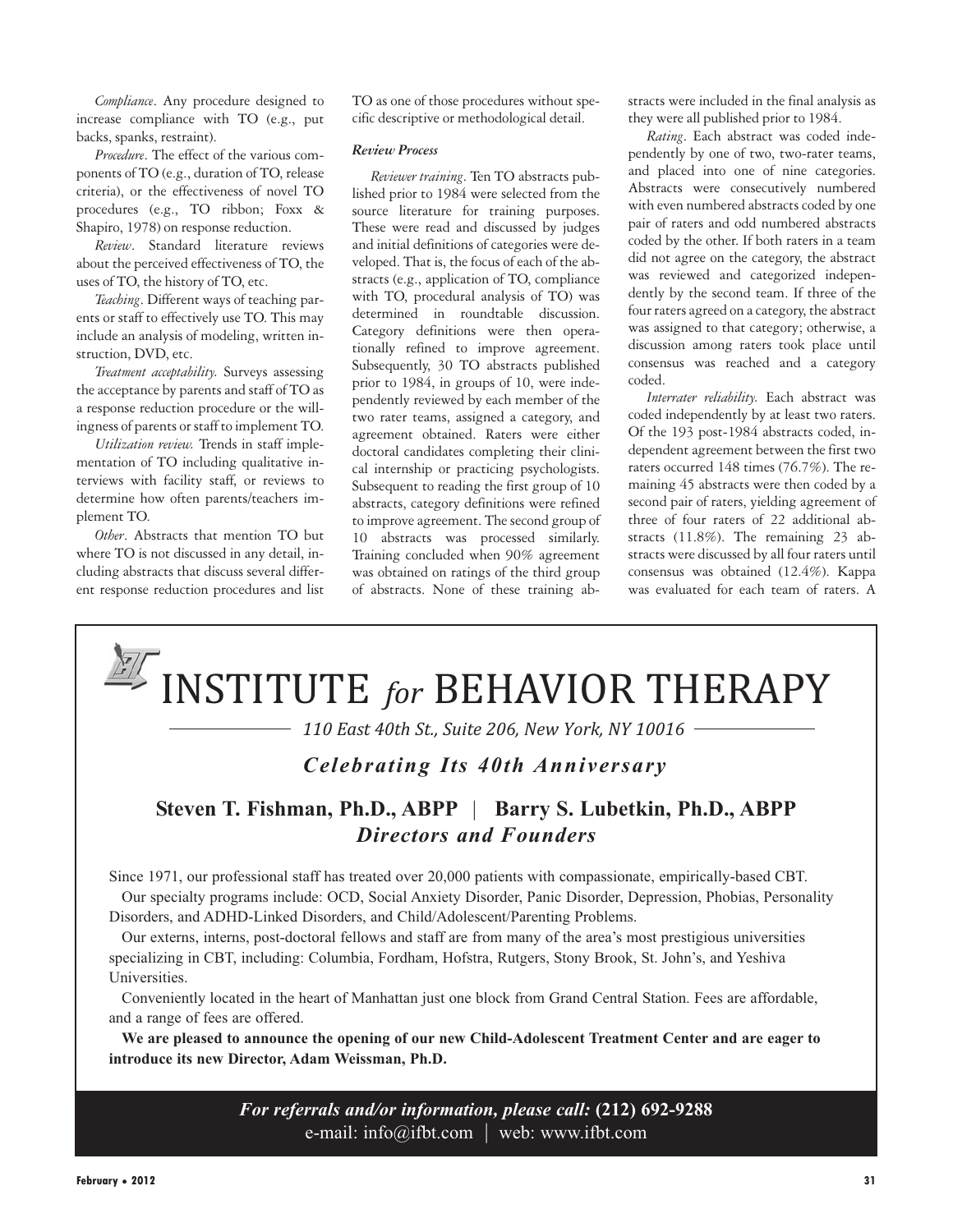kappa value of .69 was obtained with a range .52 to .85, indicating substantial agreement across raters (Landis & Koch, 1977).

#### **Results**

An analysis of the year-by-year data indicates decreasing TO research over time. This is highlighted by comparing the first half of our analysis, between 1984–1996, with the second half, between 1997–2009. Between 1984–1996, 133 relevant papers were published, whereas between 1997– 2009, the second half of the analysis, only 60 articles were published (see Figure 1). Application (28% of all abstracts) and treatment acceptability (19% of all abstracts) of TO were researched at the highest rate across the past 26 years based on frequency of abstracts published per year (see Figure 2). Compliance with TO is the least researched area, with 2% of all abstracts coded within this category. The abstracts fell within categories as follows: application (28%), treatment acceptability (19%), other (13%), teaching (11%), procedure (9%), review (8%), compare (6%), utilization review (4%), compliance (2%).

#### **Discussion**

Our review of abstracts from 1984 to 2009 yielded 193 abstracts pertinent to TO. A significant amount of research conducted on TO has involved procedures such as restraint and seclusion. Such procedures are often encumbered by legal, ethical, and administrative concerns that may discourage caregivers from initiating or ultimately abandoning this procedure. Legal and ethical concerns have been raised regarding the use of TO, especially when its use is unsupervised, the duration is excessive, or when the manner in which TO is implemented is considered overly punitive or abusive (Brantner & Doherty, 1983; Wolf, McLaughlin, & Williams, 2006). Nevertheless, Yell (1994), upon evaluation of case law pertaining to TO in the classroom, concluded that TO is legally permissible when properly implemented. More recent literature has continued to expand applications of TO, particularly to children in outpatient settings. Treatment acceptability also has been frequently investigated. Much of this latter literature supports the general acceptability of TO, suggesting that difficulty of implementation, and not treatment acceptability, is the typical obstacle to common and effective use of this procedure.

There has been a lack of recent literature evaluating the efficacy of various types of TO, such as *exclusionary* [i.e., the individual is separated from the area of reinforcement without being removed from the room (e.g., facing a wall)], *nonexclusionary*(i.e., the individual may observe a reinforcing activity, but is limited from participating in the activity; Harris, 1985) or TO procedures that avoid restraint and spanks. Recent literature also has not addressed how to best teach children how to comply with TO. In fact, only 2% of abstracts addressed this issue. There also is a dearth of research on how to best teach parents and treatment staff to implement TO effectively and with procedural integrity. The advent of manualized therapies (e.g., Barkley, 1997; McMahon & Forehand, 2003; McNeil & Hembree-Kigin, 2010; Webster-Stratton, & Reid, 2003) may improve upon this because they suggest TO implementation in a standardized way.

Perhaps the decline in TO research in recent years is related to an understanding of many of the basic variables involved in its effective implementation. For example, parametric issues, including the function of longer versus shorter durations of TO and the effects of release contingencies, have been well documented (Brantner & Doherty, 1983; Roberts, 1982a; Roberts, 1984; Roberts & Powers, 1990). Nevertheless, effective procedures to facilitate parental compliance with procedural integrity and child compliance with TO procedures should be areas of continued investigation (Warzak & Floress, 2009). Increased dissemination of TO as an effective and nonviolent disciplinary strategy, as a matter of public health, might also bridge the divide between research and implementation of this procedure. Other variables, such as the optimum age to introduce TO, are individualized and may never be subject to parametric analysis, especially given the large number of children required to conduct an age-by-duration analysis.

We have not delved into the methodological details of treatment outcome studies; rather, we have focused our analysis on broader trends in TO research. With few exceptions (e.g., Warzak & Floress, 2009), there has been limited focus on how best to train children to this procedure and how best to teach parents and treatment staff to implement TO effectively. In fact, there has been a decline in TO research in recent years and a variety of variables, such as cultural, psychosocial, and socioeconomic, that may affect TO implementation have not been considered in the literature. Further research is necessary to increase treatment acceptability, increase child compliance, and





*Fig. 1*. Frequency of time-out articles by year. *Fig. 2*. Cumulative record of annual published abstracts for the five most common categories, excluding "other."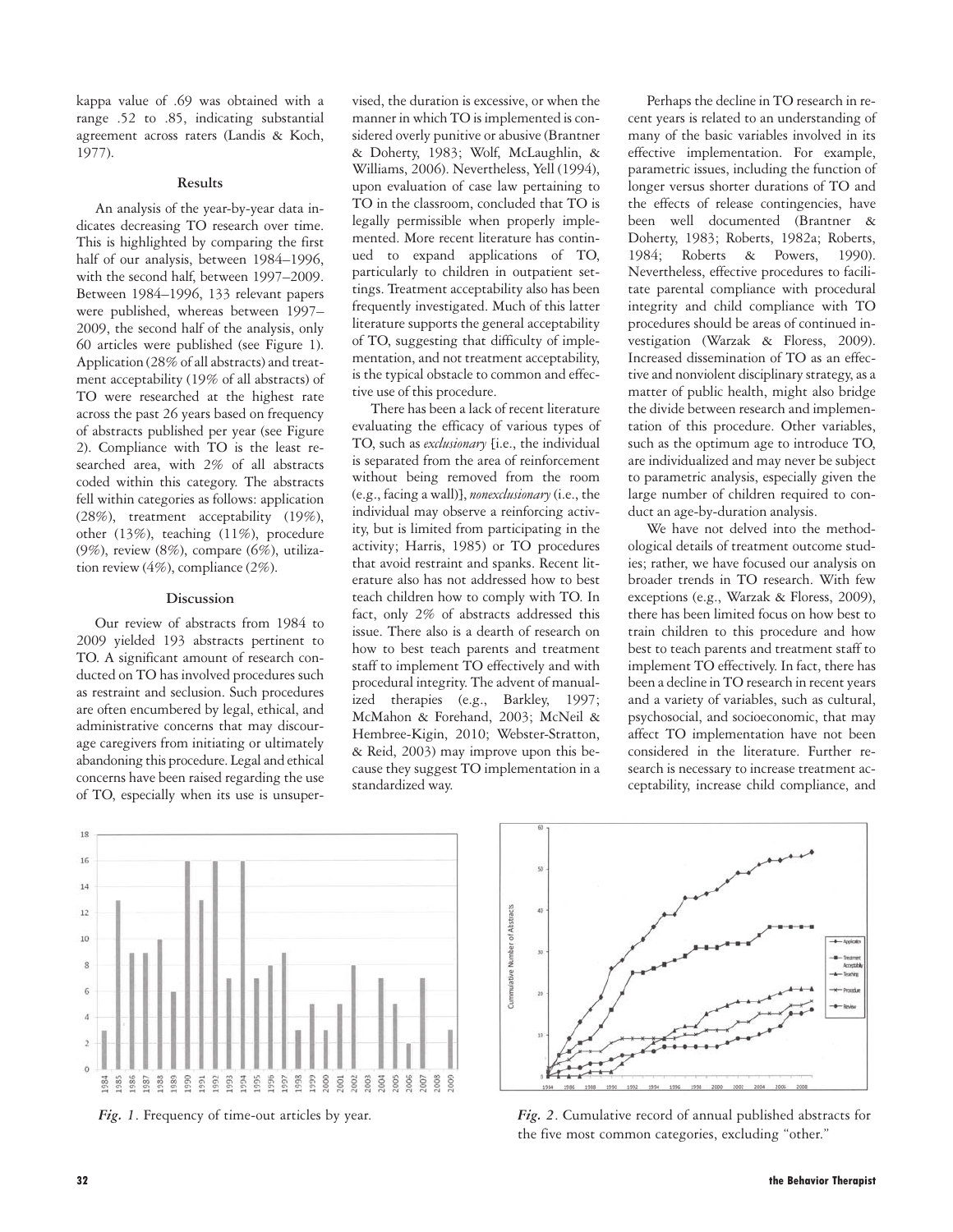increase implementation of this empirically supported, nonviolent procedure by parents and staff.

#### **References**

- Allen, K. D., & Warzak, W. J. (2000). The problem of parental nonadherence in clinical behavior analysis: Effective treatment is not enough. *Journal of Applied Behavior Analysis, 33*, 373–391.
- American Academy of Pediatrics. (1998). Guidance for effective discipline. *Pediatrics, 101*,723-728.
- Barkley, R. A. (1997). *Defiant children: A clinician's manual for assessment and parent training* (2nd ed.). New York: Guilford Press.
- Brantner, J. P., & Doherty, M. A. (1983). A review of timeout: A conceptual and methodological analysis. In S. Axelrod & J. Apsche (Eds.), *The effects of punishment on human behavior*. New York: Academic Press.
- Foxx, R. M., & Shapiro, S. T. (1978). The timeout ribbon: A nonexclusionary timeout procedure. *Journal of Applied Behavior Analysis, 11*, 125-136.
- Gartrell, D. (2001). Replacing time-out: Part one—Using guidance to build an encouraging classroom. *Young Children, 56*, 8-16.
- Gartrell, D. (2002). Replacing time-out: Part two—Using guidance to build an encouraging classroom. *Young Children, 57*, 36-43.
- Gershoff, E. T. (2008). *Report on Physical Punishment in the United States: What research tells us about its effects on children*. Columbus: Center for Effective Discipline.
- Global Initiative to End All Corporal Punishment of Children (2010). *Ending legalized violence against children: Global report 2010*. Retrieved from http://www.endcorporalpunishment.org/pages/pdfs/reports/Global Report2010.pdf
- Harris, K. R. (1985). Definitional, parametric, and procedural considerations in timeout interventions and research. E*xceptional Children, 51*, 279-288.
- Landis, J. R., & Koch, G. G. (1977). The measurement of observer agreement for categorical data. *Biometrics, 33*, 15-174.
- McMahon, R. J. & Forehand, R. L. (2003). *Helping the noncompliant child: Family based treatment for oppositional behavior* (2nd ed.). New York: Guilford Press.
- McNeil, C. B., & Hembree-Kigin, T. L. (2010). *Parent-child interaction therapy* (2nd ed.). New York: Springer.
- Readick, C. A., & Chapman, P. L. (2001). Young children's perceptions of time out. *Journal of Research in Childhood Education, 15*, 81-87.
- Regalado, M., Sareen, H., Inkelas, M., Wissow, L. S., & Halfon, N. (2004). Parents' discipline of young children: Results from the national survey of early childhood health. *Pediatrics, 113*, 1952-1958.
- Roberts, M. W. (1982a). The effects of warned versus unwarned time-out procedures on child noncompliance. *Child & Family Behavior Therapy, 4*, 37-53.
- Roberts, M. W. (1982b). Resistance to timeout: Some normative data. *Behavioral Assessment, 4*, 237-246.
- Roberts, M. W. (1984). An attempt to reduce timeout resistance in young children. *Behavior Therapy, 15*, 210-216.
- Roberts, M. W., & Powers, S. W. (1990). Adjusting chair timeout enforcement procedures for oppositional children. *Behavior Therapy, 21*, 257-271.
- Shriver, M. D., & Allen, K. D. (2008). *Working with parents of noncompliant children*. Washington, DC: American Psychological Association.
- Socolar, R. R. S., Savage, R., & Evans, H. (2007). A longitudinal study of parental discipline of children. *Southern Medical Journal, 100*, 472- 477.
- Straus, M. A., & Stewart, J. H. (1999). Corporal punishment by American parents: National data on prevalence, chronicity, severity, and duration, in relation to child and family characteristics. *Clinical Child and Family Psychology Review, 2*, 55-70.
- Turner, H. S., & Watson, T. S. (1999). Consultant's guide for the use of time-out in the preschool and elementary classroom. *Psychology in the Schools, 36,* 135-148.
- Warzak, W. J., & Floress, M. T. (2009). Time-out training without put-backs, spanks, or restraint: A brief report of deferred time-out. *Child and Family Behavior Therapy, 31*, 134- 143.
- Webster-Stratton, C., & Reid, M. J. (2003). The Incredible Years parents, teachers, and children training series. A multi-faceted approach for young children with conduct problems. In A.E. Kazdin & J.R. Weisz (Eds.), *Evidenced based psychotherapies for children and adolescents* (pp. 224-241). New York: Guilford Press.
- Wolf, T. L., McLaughlin, T. F., & Williams, R.L. (2006). Time-out interventions and strategies: A brief review and recommendations. *International Journal of Special Education, 21*, 22-29.
- Yell, M. L. (1994). Timeout and students with behavior disorders: A legal analysis. *Education and Treatment of Children, 17*, 293- 301.

...

Margaret T. Floress is now at the Department of Psychology, Eastern Illinois University. Jennifer S. Kazmerski is now at the Department of Psychology, East Carolina University. The authors thank Christine Majors, Omaha, NE, Amy Gross, University of Minnesota Medical Center, and Rebecca Dogan, Munroe-Meyer Institute, University of Nebraska Medical Center, for their assistance in shaping this manuscript.

*Correspondence to* William J. Warzak, Ph.D., Munroe-Meyer Institute, Department of Pediatrics, University of Nebraska Medical Center, Omaha, NE 68198; wwarzak@unmc.edu

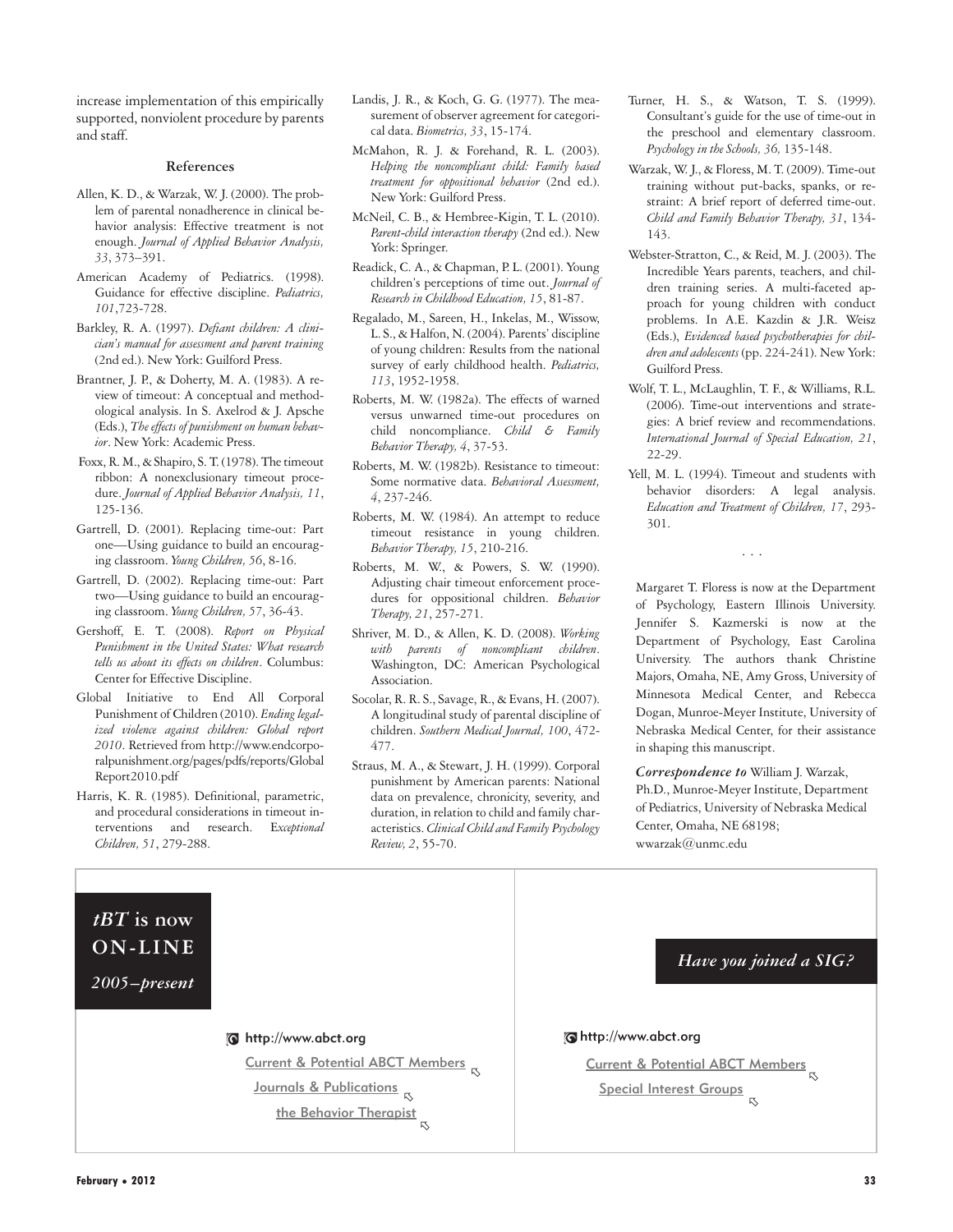## Training Community Mental Health Agencies in Cognitive Therapy for Schizophrenia

Sally E. Riggs, *Kings County Hospital Center*

Shannon Wiltsey-Stirman, *National Center for PTSD and VA Boston Healthcare System* and *Boston University*

Aaron T. Beck, *Aaron T. Beck Psychopathology Research Center, The Raymond and Ruth Perelman School of Medicine at the University of Pennsylvania*

**B** ased on the demonstrated effective-<br>ness of cognitive therapy (CT) with<br>patients with schizophrenia (Pilling,<br>et al., 2002). CT has been included in good ness of cognitive therapy (CT) with patients with schizophrenia (Pilling, et al., 2002), CT has been included in good practice guidelines for the treatment of schizophrenia in both the U.K. and the U.S. (American Psychiatric Association, 2004; NICE, 2002). Despite these guidelines, and in the face of growing evidence of effectiveness (Gaudiano, 2005; Grant, Huh, Perivoliotis, Stolar, & Beck, 2011), Rollinson et al. (2007) described a "scarcity of trained professionals able to deliver CT for psychosis" (p. 1297). In addition, Mueser and Noordsy (2005) presented a "call to action" for clinical psychologists in the U.S. to design training programs in CT for mental health professionals working with schizophrenia and other severe mental illness.

The dissemination of evidence-based psychosocial treatments (EBTs), the theme of the 2011 ABCT conference, has gained much ground in the last 10 years, albeit haphazardly (McHugh & Barlow, 2010). Dissemination research shows us that workshops and one-time trainings do not provide sustained change in clinician practice to the suggested degree of competence and fidelity (Miller, Yahne, Moyers, Pirritano, & Martinez, 2004; Sholomskas et al., 2005). It has also provided us with models for training community-based clinicians that include strategies to facilitate implementation (Kauth et al., 2010; Stirman et al., 2010). Although CT for schizophrenia may be different from CT for other types of disorders in some respects (Nelson, 2005), it is important that we refrain from reinventing the wheel in our training efforts as we push forward with this very necessary work.

However, in our dissemination efforts, it is also vital to consider what is different in CT for schizophrenia, and one of the primary differences is how and by whom services are delivered. People with schizophrenia often receive therapeutic interven-

tion in inpatient, partial hospital, or community-based therapeutic settings, and this intervention is rarely limited to one-to-one therapy. Master's-level therapists may be available, but interventions are also provided by bachelor's-level or peer support workers. Of paramount relevance here is the therapeutic milieu and considering how CT for schizophrenia can be utilized at this level. Furthermore, direct therapeutic interventions may only be on a group basis. How to train clinicians to deliver CT for schizophrenia in a group format is also crucial.

Empathy has been highlighted repeatedly to be of central importance to therapeutic engagement (Reynolds, Scott, & Jessiman, 1999) and is routinely cited to be crucial in the psychological treatment of schizophrenia (Kingdon & Turkington, 1994; Nelson, 2005). However, another key difference in CT for schizophrenia is that empathy may not be profuse. McLeod, Deane, and Hogbin (2002) suggest that attitudinal factors (such as beliefs that schizophrenia cannot be successfully treated or that working with people with schizophrenia will impede career prospects and job satisfaction) could inhibit empathy. This research also highlights the potential for a lack of empathy due to clinicians' lack of personal experience of psychotic symptoms.

A second fundamental skill for working with schizophrenia from a cognitive behavioral perspective is that of "suspending disbelief" or "working within the patient's belief system" (Nelson, 2005). Again, this is subtly different from standard CT, and clinicians who have some previous knowledge of CT often misunderstand the cognitive aspect of intervention in relation to schizophrenia, thinking that the primary objective is to change or challenge the person's delusional beliefs. Others who have been trained that one must not collude with delusions to avoid strengthening them often extrapolate that one cannot talk

about delusions at all. Helping clinicians to understand the concept of *working within a delusional belief system*, as a middle ground between these two alternatives, is vital.

In 2007, the Beck Initiative, a partnership between the University of Pennsylvania and the city of Philadelphia's Department of Behavioral Health and Mental Retardation (Stirman, Buchhofer, McLaulin, Evans, & Beck, 2009), was formed to provide training in CT to providers in the Philadelphia community mental health system. As part of this initiative, a specific training in CT for schizophrenia was designed for staff in a recovery-oriented, partial hospital program. Staff at all levels of the organization (peer support, bachelor's, master's) were involved in training, which focused on group-based interventions and the general therapeutic milieu, with a particular emphasis on improving empathy and working within a patient's belief system.

This paper presents details of the development of the training, according to the ACCESS model: assess and adapt, convey basics, consult, evaluate work samples, study outcomes, sustain (Stirman et al., 2010). It will highlight elements of this model that are particularly relevant to CT for schizophrenia and provide details of specific components of the didactic and consultation elements, to provide ideas and guidance for future dissemination of CT for schizophrenia.

## **Assess and Adapt**

#### *Agency-Level Assessment and Adaptation*

Stirman et al. (2010) highlight that gaining agency input prior to the preparation of any training, and adapting plans accordingly, is crucial to success. These considerations are equally relevant to training in CT for schizophrenia. As part of the Beck Initiative (Stirman et al., 2009) training had originally been provided in 2008 to master's-level clinicians in the agency, focusing on the basic CT model as it applied to depression, anxiety, and suicide. Shortly thereafter, feedback and needs assessment within the Department of Behavioral Health network facilitated an expansion of the Initiative to include training in CT for specific populations. The Wellness Alliance, Horizon House, Inc., requested additional specialist training in CT for schizophrenia.

An initial meeting with the medical director determined which of their programs would be most suited and secured the commitment and enthusiasm of agency leadership. To engage the clinical staff and gain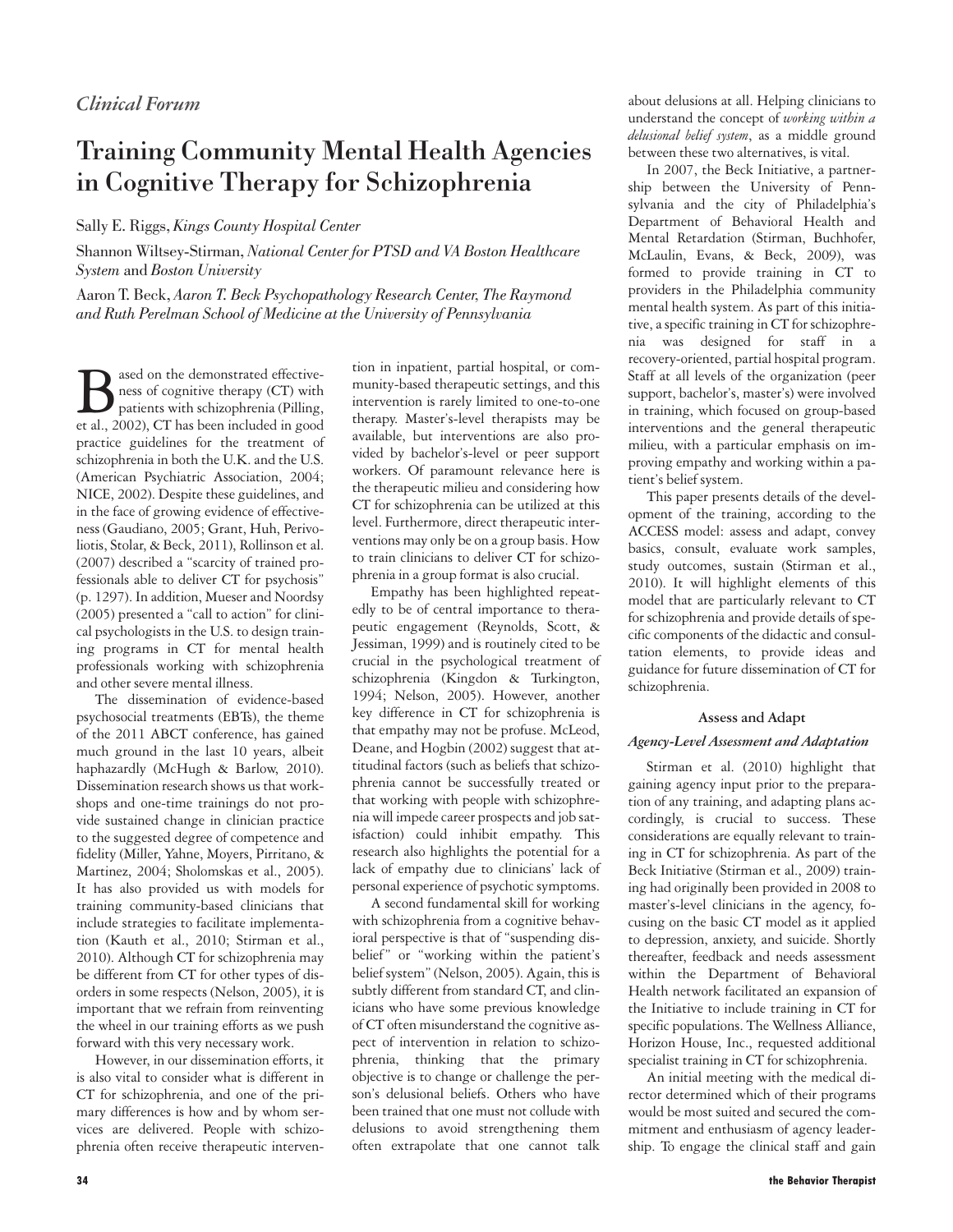their perspectives, we then met with the program manager and her team leaders. A draft proposal was presented as a starting point for discussion and adaptation. In this meeting, and in subsequent discussions with clinical staff members, the instructor took the role of "ambassador" for CT for schizophrenia, and discussed not only the efficacy of the treatment and its relevance to the agency, but also her experience in working in public and community health.

In addition to factors such as readiness for change, staff turnover, agency climate and culture as factors that affect the uptake of training initiatives, agency productivity requirements and other competing demands were assessed (Stirman et al., 2010). This program had been the recipient of numerous recent innovative trainings and initiatives, and it became important to consider the relevance of "training fatigue" and "innovation burnout" in preparation. It was critical that staff and leadership perceived that this training initiative "added value" to the agency, and the timing had to be considered carefully. Several meetings were necessary to discuss reimbursement for staff time and administrative issues such as scheduling conflicts, space availability, and time management.

### *Clinician-Level Assessment and Engagement*

Success in any training initiative is often conditional upon staff buy-in, which can be optimized by concentrating on training applications for staff (Knowles, 1980), addressing staff concerns, and assessing how receptive to training staff may be (Stirman et al., 2010). In particular, open communication and emphasizing shared aims and areas of similarity can facilitate engagement. Such effort is particularly relevant to the field of schizophrenia. Many mental health workers in this difficult field may have been working for years with minimal clinical supervision or effective therapeutic interventions. Cynicism and burnout are high, and engagement, just as with consumers, can be difficult to come by (Mueser & Noordsy, 2005).

In continued meetings with the program manager and senior program staff, the instructor again played the role of ambassador. Instructors heard about the agency program, its structure, its strengths and weaknesses, and how CT might best be used and targeted. The instructor also attended the program at several different points throughout the week, joining groups, community meeting, and "drop-in"

sessions to assess the current therapeutic milieu, as well as the content and structure of the program. The program had recently been transformed into the recoveryoriented approach (SAMHSA, 2006), with consumer support and intervention largely delivered by weekly scheduled groups facilitated by master's-level and peer-support staff. Individual treatment plans used Wellness Recovery Action Planning (Copeland, 1997) provided by bachelor'slevel "recovery coaches," who were also available to the consumer for problem-solving type case management work. Thus, it was important to determine how CT training could be integrated with the recovery approach (Bellack, 2006).

Of particular relevance was the role of the different staff members, especially that of the peer support staff, now common in agencies serving people with severe mental illness. Instructors needed to develop an understanding of their role within the program, to assess current staff knowledge and understanding of schizophrenia, and to facilitate their engagement with the training. These aims were achieved by an initial meeting with peer support staff only, followed by an additional pretraining workshop. This workshop took a two-way educational format. The instructor learned about peer support certification in the city of Philadelphia, assessed for previous expe-

rience and understanding of CT, and provided a brief framework for the future didactics. She also fostered an open floor on personal experiences of psychosis that peers might want to share, and allowed consideration of how best to incorporate these into the training.

As a result, key objectives for the training were as follows:

- To train all staff within the program to use elements of CT for schizophrenia; namely empathy, rapport building and working within a strongly held belief system, to enhance the therapeutic milieu, and support individual and group CT work;
- To train all staff in basic strategies for coping with voices, delusions, thought disorder, and negative symptoms and how to implement these with consumers;
- To train all staff in the use of coping cards, activity scheduling, problem solving, and other CT strategies for recovery and rehabilitation;
- To give bachelor's and peer support staff an understanding in the basic concepts of CT: thoughts, feelings and behaviors; and how these might relate to psychopathology; as well as reinforcement of homework and coping strategies, and

*Table 1***. Content of the Workshops**

| Workshop | Topic                                                                                                                                                                                       |
|----------|---------------------------------------------------------------------------------------------------------------------------------------------------------------------------------------------|
| 1        | Basic introduction to the theory of CT                                                                                                                                                      |
|          | Practical details on how to support consumers who might be<br>receiving individual CT (thought records, coping cards, activity<br>monitoring and scheduling, graded task assignment)        |
| 2        | Information about schizophrenia and exercises designed to<br>improve empathy (see Boxes 1, 2, and 3)                                                                                        |
| 3        | Information and exercises designed to improve consumer engage-<br>ment and to help staff understand how and why to avoid chal-<br>lenging consumer's delusional beliefs (see Boxes 1 and 3) |
|          | Practice in specific tools to achieve this such as summaries and<br>guided discovery                                                                                                        |
| 4        | Information on particular coping strategies relevant to hallucina-<br>tions and delusions, and exercises to help enhance these                                                              |
|          | A discussion of the key components of the recovery approach and<br>CT, and how these mesh                                                                                                   |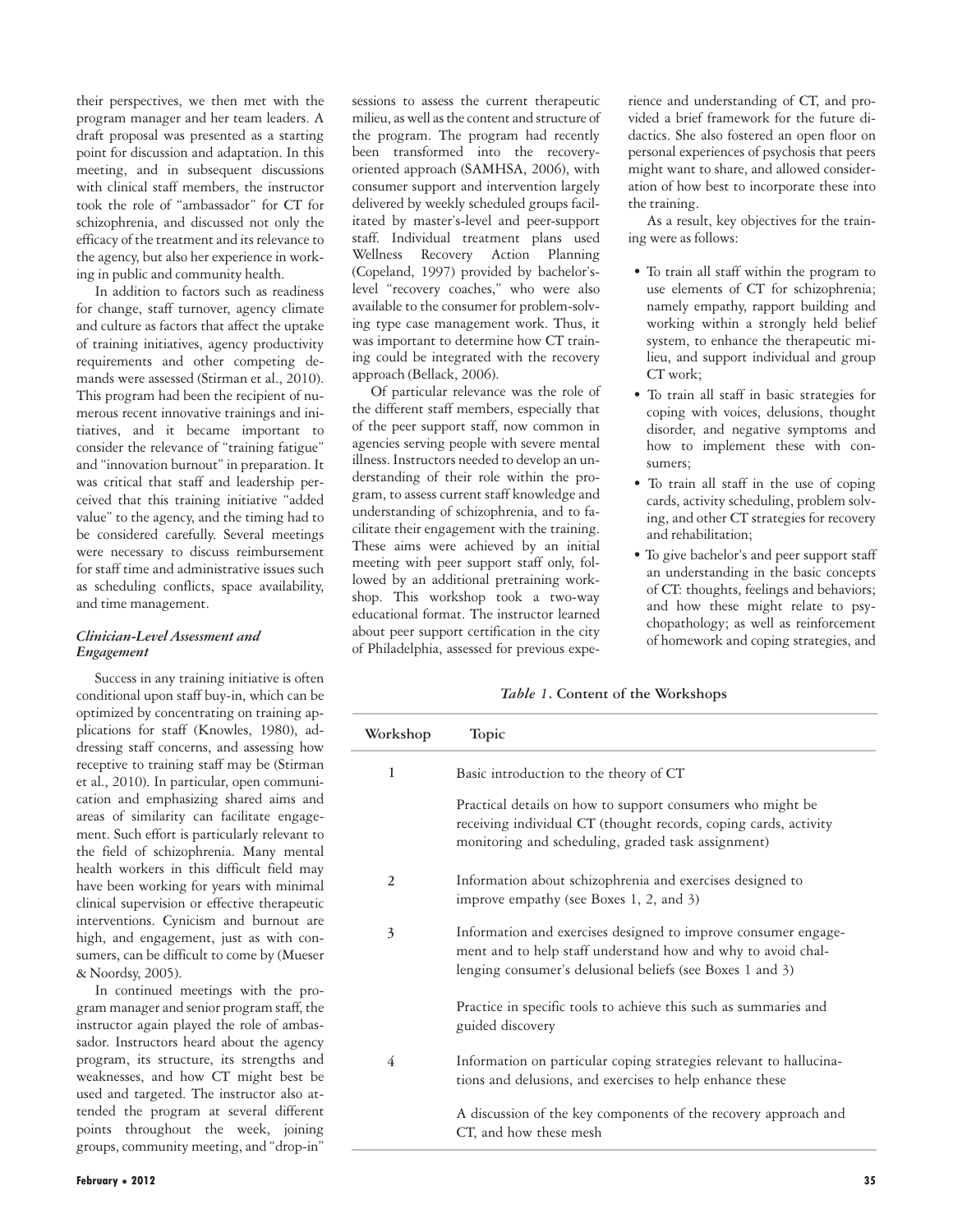#### *Box 1***. Empathy for Delusions Exercise**

The trainees are split into two groups, with one taken out of the room by the instructor. The instructor tells this group that they are ''patients'' in an in-patient psychiatric unit due to concerns that people are poisoning their food, and that the group in the original room are "staff " in the hospital. He then tells them the instructor is actually a terrorist who has planted a bomb somewhere in the building (they are shown "the bomb"; i.e., a newspaper or something similar that the instructor puts on the floor). Finally, they are told that when they return to the room they should explain to the ''staff '' that unless the ''terrorist'' is given a large sum of money the bomb will detonate in 30 minutes.

The instructor then meets with the original group of "staff," telling them that they work in an inpatient psychiatric setting, and that those who left the room will play the role of a patient with ''chronic paranoid schizophrenia.'' He tells the "staff " to do whatever they need to keep the "patient" calm and distract them from any delusional talk.

Finally the "patients" return to the room and pair up with a member of "staff." The instructor then subtly leaves the room and removes the "bomb." The exercise is allowed to run for 10 minutes, at which point feedback is taken from both "staff " and "patients" on the experience.

#### *Key points to highlight in discussion*:

- "Patients" are not easily distracted from their concerns
- Disbelief or dismissal causes frustration, anger, and sense of being devalued or ignored
- "Patients" who found the "bomb" missing don't think they were mistaken about seeing it planted (i.e., the evidence does not persuade them out of their belief)
- It's easy to assume it was a delusion because this was a "patient"

*Note*. Adapted from "Changing Staff Attitudes and Empathy for Working With People With Psychoses," by McLeod et al., 2002, *Behavioural and Cognitive Psychotherapy, 30*, p. 463.

## *Box 2***. Empathy for Hallucinations Exercise**

In groups of 3 (or 4)

- Two people have conversation about weekend plans/last weekend, etc.
- Other(s) are each person's "voice"
- Whisper into their ear personal comments continuously for 2 minutes
- Rotate roles until each has had a turn of experiencing the voice

#### *Key discussion questions:*

- What was it like to hear the voice? Distracting? Confusing? Exhausting? Comforting?
- What was it like to be the voice? What kinds of things did you find yourself saying?

## *Key points to highlight:*

- It is difficult for a person to pay attention to both the conversant and the "voice" at the same time, or to decide who to listen to
- With preexisting attention and concentration difficulties (common symptoms of schizophrenia), this must be even more difficult
- It is hard to ignore the "voice," even if the person wants to do so

the use of behavioral experiments used in individual weekly therapy;

• To train master's-level therapists to run a CT group for voices and paranoia.

### *Convey the Basics*

Although intensive workshops in treatment model basics can be important in getting staff up to speed quickly, Stirman et al. (2010) also highlight that it can be difficult for agencies to dedicate time for their whole team to attend such didactics, and that staff may become overwhelmed if too much information is delivered too quickly. Keeping this in mind, the instructor delivered four 3-hour workshops to all staff at the peer support and bachelor's-level staff over a 1 month period. Master's-level clinicians, who had received the Beck Initiative's general training, elected to rotate through the workshops while still covering the agency. Table 1 contains a list of topics covered and Boxes 1, 2, and 3 show key exercises utilized to enhance empathy and understanding of how to work with delusions. We attempted to sustain a balance between didactic material, group discussion, and experiential exercises.

In addition, two master's-level therapists were identified to be trained to run a CT group for voices and paranoia, designed to fit the program's group schedule: a 1 hour, 14-session closed group of 4 to 10 consumers. Group material was presented through PowerPoint slides and discussion facilitated by two therapists. Trainees attended a 1-hour didactic to orient them to the group model and content, and then completed three semester-long phases of training and consultation: first, they observed Beck Initiative instructors facilitateing the group; next, they co-facilitated with one of the instructors; finally, staff facilitated with instructor observation. Each phase included 30 minutes of feedback directly following the group.

#### *Consult*

The consultation phase was likely the most important part of the training program. As mentioned above, it is now recognized that trainees receiving didactics alone do not characteristically reach competence in their new skill, in contrast to those who also gain consultation as part of their training (Miller et al., 2004; Sholomskas et al., 2005). In addition, this phase is of particular relevance to transforming a program's therapeutic milieu, with staff bringing weekly examples to be evaluated and addressed in real time, and live demonstration from the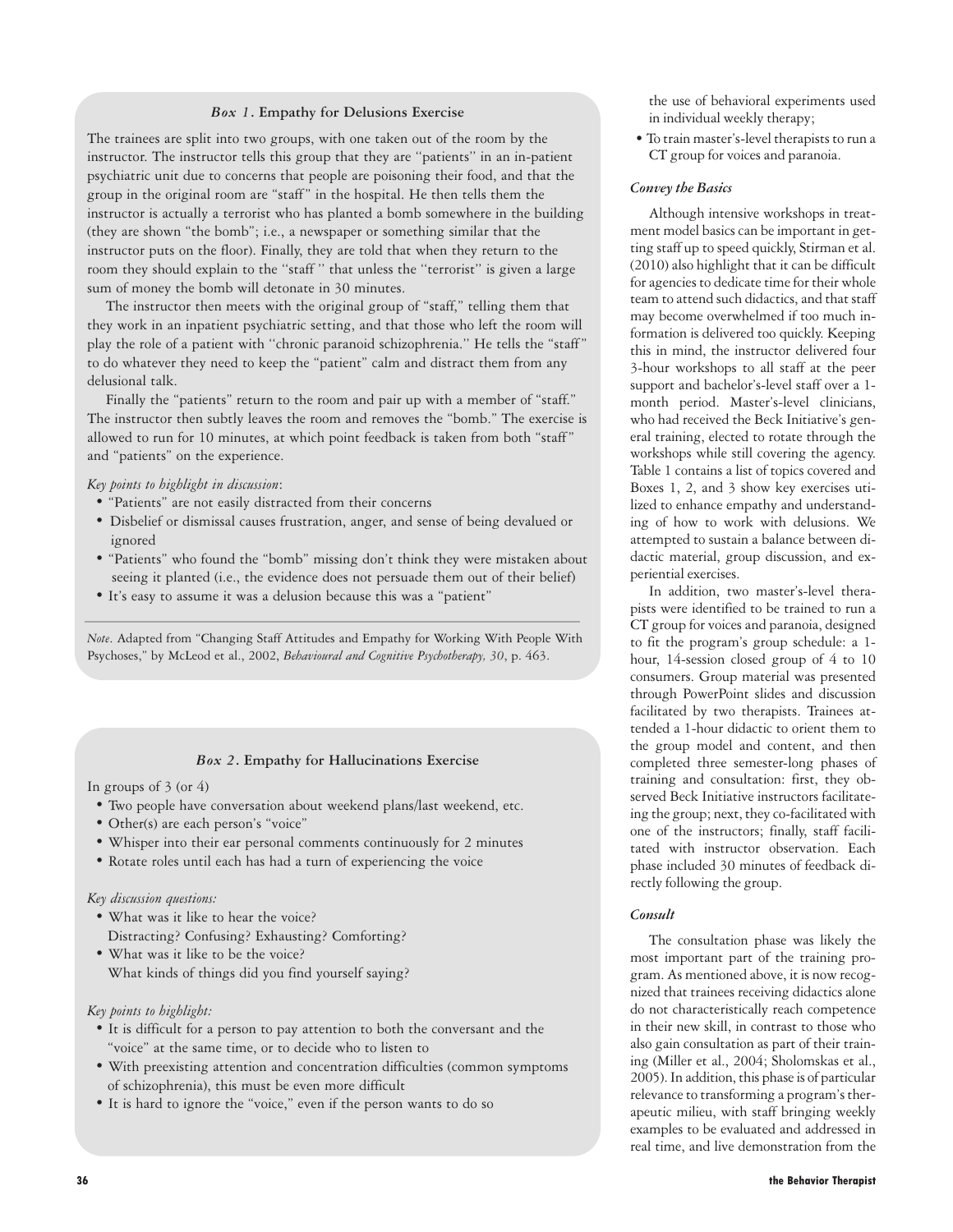instructor. At this point, buy-in and engagement reached an optimum level, and change began. Qualitative feedback from staff (Riggs et al., 2010) suggests this was due to staff observing firsthand the efficacy of interventions and the experience of the instructor with the consumer group in question.

Twenty-two weekly consultation sessions were provided over a 6-month period. Consultation took place for 1 hour once a week, with all staff mandated to attend. Staff presented case examples for feedback and troubleshooting. The instructor then presented a review topic with an experiential exercise, followed by new intervention setting and summary. Topics initially flowed from didactic workshops, but quickly became based on requests from staff for troubleshooting and additional information. Initially a role-play between pairs of staff members was always included. However, because staff had been disengaging during the role-play, this was revised to watching the instructor role-play with a member of staff, and team-by-team case presentation with whole group discussion.

In addition, the instructor attended each team's meeting on a three weekly rotation, at which staff presented a particular participant with whom they were struggling. A CT-based formulation was constructed, and interventions were suggested. Finally, the instructor was also on site informally 1 hour a week, interacting with consumers, modeling good practice interventions, and able to answer additional staff questions.

For the CT for Voices and Paranoia group, the later phases of training/consultation were also found to be enormously valuable, with the greatest amount of learning taking place when trainees were co-facilitating. For future trainings in this group format, it was subsequently decided to accelerate the co-facilitating process and have therapists rotate in with an instructor after about a month of observation.

## *Evaluate Work Samples*

When disseminating any evidencebased practice, it is of course crucial to determine that clinicians are showing fidelity to the intervention modality being taught. In CT training the Cognitive Therapy Rating Scale (CTRS; Young & Beck, 1980) is commonly used, and research demonstrates that in-depth casework review can provide greater increase in skills maintained over a longer period of time (Miller et al., 2004; Sholomskas et al., 2005). Unfortunately, when training staff in therapeutic

milieu enhancement, interactions are not directly amenable to taping or formal rating. Therefore, work samples were evaluated indirectly during team meeting and weekly consultation discussion and through direct observation by the trainer of roleplays, the CT group, and during her informal attendance throughout the program. Feedback was then provided immediately and in situ.

## *Study the Outcomes*

The ACCESS model highlights the importance of studying outcomes in collaboration with the agency but that it may be difficult to do this in a formal or controlled fashion (Seiber, 2008). When working with a community team or partial hospital program, outcomes can be difficult to define, especially when particular program participants have not been identified for intervention. However, it is hoped that all attendees at the program will benefit from this enhancement. It is possible to administer pre-, post-, and follow-up questionnaires to staff and program attendees, but for data to be meaningful instructors need to be aware that this will take some considerable time and effort. Ideally, questionnaires would be administered to respondents in small

groups with a trainer or research assistant available to answer any questions and ensure completion, and then anonymously tagged for data comparison. However, in a community agency setting, such time is rarely available. Questionnaires to consider include the following: The Staff Attitudes Survey (McLeod et al., 2002), The Community Oriented Programs Environment Scales (COPES; Moos, 1972), The Community Assessment of Psychic Experiences scale (CAPE; Stefanis et al., 2002), and the Competency Assessment Inventory (CAI; Chinman et al., 2003).

With regard to the CT for Voices and Paranoia group, for which individual consumers were identified for inclusion, pre and post measures were routinely administered (Beliefs About Voices Questionnaire– Revised [Chadwick, Lees, & Birchwood, 2000]; Beck Depression Inventory II [Beck, Steer, & Brown, 1996]; Beck Anxiety Inventory [Beck & Steer, 1990]; Psychotic Symptom Rating Scale [Haddock, McCarron, Tarrier, & Faragher, 1999]). However, time constraints may prevent ongoing assessment when instructors are no longer involved in data collection.

## *Box 3.* **How to Work With Delusions Exercise: "What Happens When We Challenge?"**

Exercise in pairs—10 minutes

- One person describes something they know to be true about themselves (job/family/birthplace, etc.—keep away from religion/politics)
- Other person responds, "No, I don't think that's true," and cites evidence to contradict the person's initial assertion (fabricated, of course)
- Then swap (5 minutes each)

#### *Key questions to ask in discussion:*

- How was it being challenged? Thoughts/feelings?
- How was it being the challenger?

Key points to highlight:

- "Challenging," even with evidence, does not serve to change the person's mind, it just makes them look for more evidence of their own and hold their belief more strongly
- It can make the person being challenged very irritable
- It can very seriously damage the relationship with the "challenger" and paint them in a less intelligent/believable light
- It is not courteous—in everyday social interactions we think it impolite to question a person's beliefs, so why should we do it with patients?

*Note*. Based on the principles of Nelson (2005)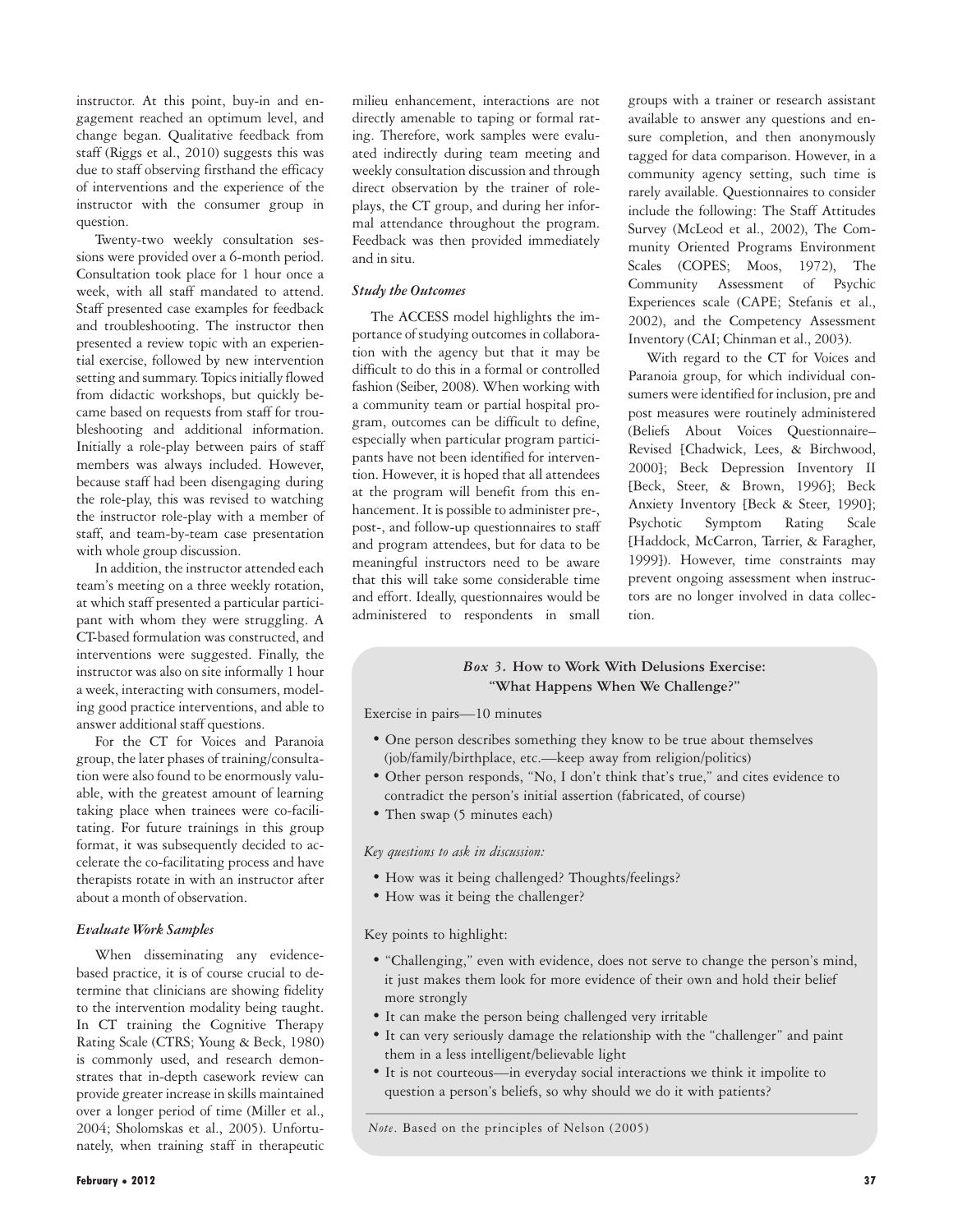#### *Sustain*

This is the most difficult component of any dissemination project, particularly when instructors are not permanent staff members at the agency. The ACCESS model recommends regular ongoing internal consultation sessions to be facilitated by internal clinicians identified by instructors as skilled among their peers, with access to instructors for additional support as needed. In other Beck Initiative training programs, internal consultation is initially audiotaped to allow instructors to provide support and feedback. It was suggested that the same process occur here, with the monthly team meeting as a possible vehicle. Unfortunately, this was not realized due to time pressures during this meeting. However, a year after the ending of the original consultation, the agency requested that didactics be provided to new staff members. This proved valuable in both helping orient new staff and inciting fresh enthusiasm in the whole team. Requests by the staff for access to ongoing written materials and information, and the availability of instructors for consultation on a case-by-case basis, have been evidence of ongoing engagement and efforts to receive support.

#### **Conclusion**

Although CT for schizophrenia dissemination might be a relatively new and challenging endeavor in the United States, it has been possible to apply a model of training in evidence-based treatments to the staff in a community health agency, who are now using CT to enhance program milieu and have a positive effect on consumers. We hope that this demonstration of the implementation of CT within a program for schizophrenia provides insights regarding opportunities to increase consumer access to cognitive and behavioral therapies. It would also be wonderful if this positive collaboration between dissemination research and CT for schizophrenia continued, with the ABCT and particularly its annual conference as an excellent vehicle for facilitation.

#### **References**

- American Psychiatric Association. (2004). *Practice guidelines for the treatment of patients with schizophrenia* (2nd ed.) Arlington, VA: Author.
- Beck, A. T., & Steer, R. A. (1990). *Beck Anxiety Inventory Manual*. San Antonio: The Psychological Corporation.
- Beck, A. T., Steer, R. A., & Brown, G. K. (1996). *The Beck Depression Inventory* (2nd ed.). San Antonio: The Psychological Corporation.
- Bellack, A. S. (2006). Scientific and consumer models of recovery in schizophrenia: concordance, contrasts, and implications. *Schizophrenia Bulletin, 32*(3), 432.
- Chadwick, P., Lees, S., & Birchwood, M. (2000). The revised Beliefs about Voices Questionnaire (BAVQ-R). *The British Journal of Psychiatry, 177*, 229-232.
- Chinman, M., Young, A. S., Rowe, M., Forquer, S., Knight, E., & Miller, A. (2003). An Instrument to Assess Competencies of Providers Treating Severe Mental Illness. *Mental Health Services Research, 5*, 97-108.
- Copeland, M. E. (1997). *WRAP—Wellness Recovery Action Plan*. Brattleboro, VT: Peach Press.
- Gaudiano, B. A. (2005). Cognitive behavior therapies for psychotic disorders: Current empirical status and future direction. *Clinical Psychology: Science and Practice, 12*, 33-50.
- Grant, P. M., Huh, G. A., Perivoliotis, D., Stolar, N. M., & Beck, A. T. (2011). Randomized trial to evaluate the efficacy of cognitive therapy for low-functioning patients with schizophrenia. *Archives of General Psychiatry*. doi:10.1001/archgenpsychiatry.2011.129
- Haddock, G., McCarron, J., Tarrier, N., & Faragher, E. (1999). Scales to measure dimensions of hallucinations and delusions: The psychotic symptom rating scales (PSYRATS). *Psychological Medicine, 29*, 879- 889.
- Kauth, M. R., Sullivan, G., Blevins, D., Cully, J. A., Landes, R. D., Said, Q., . . . Teasdale, T. A. (2010). Employing external facilitation to implement cognitive behavioral therapy in VA clinics: A pilot study. *Implementation Science, 5*, 75.
- Kingdon, D. G., & Turkington, D. (1994). *Cognitive-behavioral therapy of schizophrenia*. New York: Guilford.
- Knowles, M. S. (1980). *The modern practice of adult education: From pedagogy to andragogy*. Englewood Cliffs, NJ: Prentice Hall.
- McHugh, R. K., & Barlow, D. H. (2010). The dissemination and implementation of evidence-based psychological treatments: A review of current effort. *American Psychologist, 65*, 73-84.
- McLeod, H. J., Deane, F. P., & Hogbin, B. (2002). Changing staff attitudes and empathy for working with people with psychosis. *Behavioural and Cognitive Psychotherapy, 30*, 459-470.
- Miller, W. R., Yahne, C. E., Moyers, T. B., Pirritano, M., & Martinez, J. (2004). A randomized trial of methods to help clinicians learn motivational interviewing. *Journal of Consulting and Clinical Psychology, 72*, 1050- 1062.
- Moos, R. (1972). Assessment of the psychosocial environments of community oriented psychiatric treatment programs. *Journal of Abnormal Psychology, 79*, 9-18.
- Mueser, K. T., & Noordsy, D. L. (2005). Cognitive behavior therapy for psychosis: A call to action. *Clinical Psychology: Science and Practice, 12*, 68-71.
- Nelson, H. (2005). *Cognitive behavioral therapy with schizophrenia: A practice manual*. Cheltenham, UK: Stanley Thornes.
- NICE. (2002). *Schizophrenia: Core interventions in the treatment and management of schizophrenia in primary and secondary care* (N. C. C. f. M. Health, Trans.) (Vol. 1): National Institute for Clinical Excellence.
- Pilling, S., Bebbington, P., Kuipers, E., Garety, P., Geddes, J., Orbach, G., & Morgan, C. (2002). Psychological treatments in schizophrenia: I. Meta-analysis of family intervention and cognitive behaviour therapy. *Psychological Medicine, 32*, 763-782.
- Reynolds, W. J., Scott, B., & Jessiman, W. C. (1999). Empathy has not been measured in clients' terms or effectively taught: A review of the literature. *Journal of Advanced Nursing, 30*, 1177-1185.
- Riggs, S. E., Burkitt, S., Handline, A., Porter, Y., Ndombe, M., Zane, C., et al. (2010). *PSR practitioner perspectives on training in CT for people with a diagnosis of schizophrenia in a community mental health agency*. Manuscript in preparation.
- Rollinson, R., Haig, C., Warner, R., Garety, P., Kuipers, E., Freeman, D., . . . Fowler, D. (2007). The application of cognitive-behavioral therapy for psychosis in clinical and research settings. *Psychiatric Services, 58*, 1297.
- SAMHSA. (2006). *National consensus statement on mental health recovery. U.S. Department of Health and Human Services*. Retrieved January 6, 2012, from http://store.samhsa.gov/shin /content//SMA05-4129/SMA05-4129.pdf
- Seiber, J. (2008). When academicians collaborate with community agencies in effectiveness research. *Clinical Psychology: Science and Practice, 15*, 137–143.
- Sholomskas, D. E., Syracuse-Siewert, G., Rounsaville, B. J., Ball, S. A., Nuro, K. F., & Carroll, K. M. (2005). We don't train in vain: A dissemination trial of three strategies of training clinicians in cognitive-behavioral therapy. *Journal of Consulting and Clinical Psychology, 73,* 106–115.
- Stefanis, N. C., Hanssen, M., Smirnis, N. K., Avramopoulos, D. A., Evdokimidis, I. K., Stefanis, C. N., . . . Van Os, J. (2002). Evidence that three dimensions of psychosis have a distribution in the general population. *Psychological Medicine, 32*, 347-358.
- Stirman, S. W., Bhar, S. S., Spokas, M., Brown, G. K., Creed, T. A., Perivoliotis, D., . . . Beck, A. (2010). Training and consultation in evidence-based psychosocial treatments in public mental health settings: The access model. *Professional Psychology: Research and Practice, 41*, 48.
- Stirman, S. W., Buchhofer, R., McLaulin, J. B., Evans, A. C., & Beck, A. T. (2009). The Beck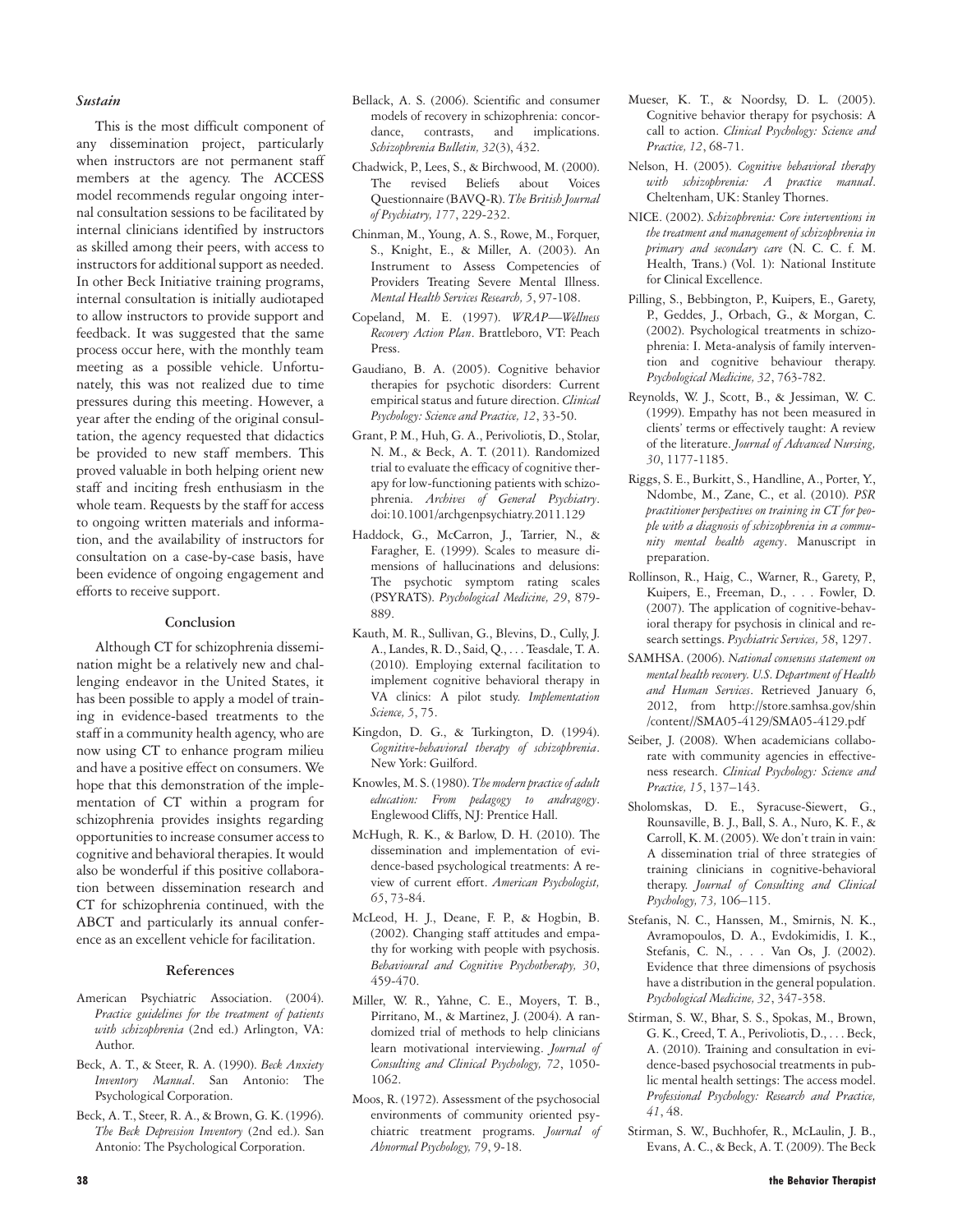Initiative: A Partnership to Implement Cognitive Therapy in a Community Behavioral Health System. *Psychiatric Services, 60*, 1302.

Young, J., & Beck, A. T. (1980). *Cognitive Therapy Scale Rating Manual*. Philadelphia: University of Pennsylvania.

...

We would like to thank all the staff, clinicians, participants, and leadership at Horizon House, Wellness Alliance in Philadelphia, who participated in this training program for their time, feedback, and participation.

*Correspondence to* Sally E. Riggs, Adult Inpatient Service, Kings County Hospital Center, 451 Clarkson Ave., Brooklyn, NY 11203; sallyeriggs@gmail.com

## *Classified*

**THE UNIVERSITY OF CENTRAL FLORI-DA ANXIETY DISORDERS CLINIC** has THREE opportunities for Postdoctoral Fellowships:

Two Post-doctoral Fellows needed to participate in a Department of Defense funded research program to treat veterans of the Iraq and Afghanistan conflicts who are suffering from post-traumatic stress disorder (PTSD). One Post-doctoral Fellow needed to participate in a National Institute of Mental Health funded clinical research program to develop and assess the feasibility, acceptability and efficacy of virtual environments as a treatment for childhood social phobia.

All post-doctoral fellows will be responsible for the assessment and treatment of study populations, including implementing individual treatment using virtual-reality exposure therapy and conducting group treatment sessions using social skills training and behavioral therapies. Additionally, the fellow may participate in data analysis and manuscript preparation, and provide supervision of graduate and undergraduate research assistants.

Applicants should have a Ph.D. in clinical psychology and completed a pre-doctoral clinical psychology internship, both from programs accredited by the American Psychological Association. Experience providing exposure therapy and other behavioral treatments to individuals with anxiety disorders is required. Application deadline for both is 3/1/12; positions begin 7/1/2012.

Interested applicants may contact Deborah C. Beidel, Ph.D., ABPP at dbeidel@mail.ucf.edu or apply online at www.jobswithucf.com/ applicants/Central?quickFind=75748. The University of Central Florida is an equal opportunity, equal access, and affirmative action employer.

## *At ABCT*

# Minutes of the Annual Meeting of Members

## Saturday, November 12, 2011 | Toronto Sheraton Hotel, Toronto, Canada

## **Call to Order**

President Hope welcomed members to the 45th Annual Meeting of Members and called the meeting to order at 12:35 P.M. Notice of the meeting had been sent to all members in September.

## **Minutes**

Secretary-Treasurer Davis asked for any comments or corrections on the minutes from last year's meeting. M/S/U: The November 20, 2010, minutes were unanimously accepted as distributed.

## **Expressions of Appreciation**

President Hope thanked the Board members for their hard work this year. She especially thanked Frank Andrasik, rotating off as Immediate Past President, and Cheryl Carmin, Representative-at-Large from 2008–2011. President Hope thanked M. Joann Wright, Academic and Professional Issues Coordinator; Rochelle Robbins, 2010–2011 Awards and Recognition Committee Chair; Jonathan Abramowitz, 2009–2010 Self-Help Book Seal of Merit Committee Chair; Hilary Vidair, 2008–2011 Membership Committee Chair; Colleen Carney, 2008–2011 Special Interest Groups Committee Chair; Mitchell Prinstein, 2007–2011 Web

Editor; and David DiLillo, our 2011 Program Chair.

President Hope noted that "We all know that to put together a program of this size takes a lot of time and dedication. This year we had 124 members help review program submissions." She said that without their work, there is no program. She thanked Drew Anderson, Peggy Andover, David Atkins, Sonja Batten, J. Gayle Beck, Kathryn Bell, Timothy Brown, Steven Bruce, Will Canu, Cheryl Carmin, Corinne Cather, Anil Chacko, Eunice Chen, Mari Clements, Meredith Coles, Dennis Combs, James Cordova, Lisa Coyne, Rudi De Raedt, Ronda Dearing, Patricia DiBartolo, Ray DiGiuseppe, David DiLillo, Brian Doss, Laura Dreer, Greg Dubord, Jill Ehrenreich-May, Miriam Ehrensaft, Susan Evans, Todd Farchione, Edna Foa, Beverly Fortson, Patti Fritz, Richard Gallagher, Scott Gaynor, Brandon Gibb, Cameron Gordon, Kim Gratz, Amie Grills-Taquechel, Rachel Haine-Schlagel, Tae Hart, Trevor Hart, Kristin Hawley, Flora Hoodin, Curtis Hsia, Jennifer Hudson, Melissa Hunt, Barbara Kamholz, Robert Kern, Muniya Khanna, David Kolko, Sara Landes, Jennifer Langhinrichsen-Rohling, Robert LaRue, Jean-Philippe Laurenceau, Robert Leahy, Penny Leisring, Jennifer Lerner, Gabrielle Liverant, Sarah Markowitz, Lata McGinn, Dean McKay, Carmen McLean, Daniel

McNeil, Elizabeth Meadows, Douglas Mennin, Terri Messman-Moore, Alicia Meuret, Catherine Michas, Alec Miller, Todd Moore, Sandra Morissette, James Murphy, Brad Nakamura, Douglas Nangle, Lisa Napolitano, Tara Neavins, Karl Nelson, Timothy Nelson, Jennifer Nelson, Roisin O'Connor, Phyllis Ohr, Bunmi Olatunji, Dan OLeary, Camilo Ortiz, John Pachankis, David Pantalone, Sandra Pimentel, Donna Pincus, Donna Posluszny, Sheila Rauch, Simon Rego, Sarah Reynolds, Galena Rhoades, Lorie Ritschel, Shireen Rizvi, Patricia Robinson, Ronald Rogge, Kelly Rohan, Steven Sayers, Brad Schmidt, Sonja Schoenwald, Tamara Sher, Sandra Sigmon, George Slavich, Jasper Smits, Jennifer Snyder, Susan Sprich, Eric Storch, Gregory Stuart, Mary Sullivan, Dennis Tirch, Kimberli Treadwell, George Tremblay, Matthew Tull, Cynthia Turk, Lisa Uebelacker, Robert Weiss, Adam Weissman, Amy Wenzel, Kamila White, Shannon Wiltsey Stirman, Doug Woods, and Michael Zvolensky.

President Hope also thanked the Local Arrangements Committee for a terrific job and making us all feel very welcome in Toronto. She thanked Cynthia Crawford, 2011 Local Arrangements Committee Chair, and Rixi Abrahamsohn, Martin Antony, Amy Brown-Bowers, Stephanie Cassin, Susan Chudzik, Eilenna Denisoff, Elissa Golden, Joelle LeMoult, Danielle MacDonald, Randi McCabe, Candice Monson, Alex Naber, Karen Rowa, Alex Vasilovsky, Andrea Woznica, and Sandra Yuen.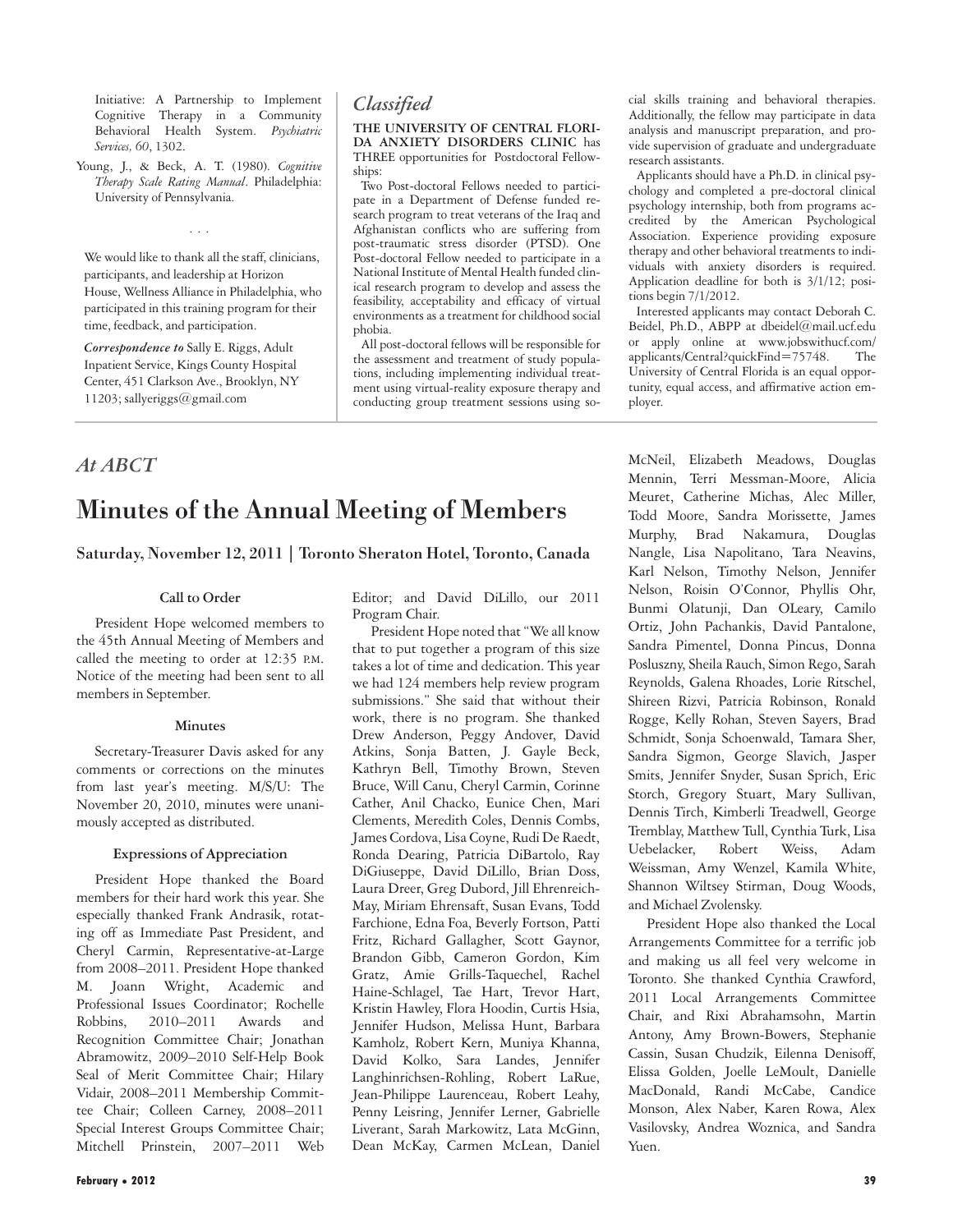#### **Appointments**

President Hope said she was pleased to report the following appointments: Kamila White will serve as 2011–2014 Academic & Professional Issues Coordinator; Jeffrey Goodie will serve as 2012 Program Committee Chair; Justin Weeks as 2012 Associate Program Chair and 2013 Program Committee Chair; Barbara Kamholz as 2012–2015 Workshop Committee Chair; Kathyrn Roecklein will serve as 2011–2014 Special Interest Groups Committee Chair; and Carmen McLean as 2011-2014 Web Editor.

#### **Finance Report**

Secretary-Treasurer Denise Davis reported on the health of the organization and the work of the Finance Committee. She noted the Finance Committee protects the fiscal health of ABCT; tracks income, expenses, and projections; evaluates requests for funding special projects; reviews personnel recommendations; monitors the management of our investment portfolio; ensures the property maintenance of permanent headquarters; and serves as liaison to development activities.

The Finance Committee is comprised of the Secretary-Treasurer, Denise Davis, and two selected members, Mike Petronko and Christopher Mosunic, plus the President-Elect (Bob Klepac in 2011 and Stefan Hofmann in 2012).

She reported that the gross income last year was \$1,856,304 against gross expenses of \$1,663,193, leaving the organization with a net income of \$193,111. She noted that 43% of our revenue comes from the convention; 28% from membership; and 23% from publications; the rest of our income comes from other sources. She noted that in 2012, our projected costs can be seen as follows: gross expenses of \$1,778,908 from \$310,497 in convention; \$282,445 in publications, \$27,695 from membership, and all other expenses at \$1,158,271.

She projects a modest surplus for 2012–2013, and sees us focusing on strengthening our core financial areas.

For our short-term investments, we have a conservative income strategy with high liquidity and blue-chip fixed income instruments. We also have a Capital Expense Fund, currently at \$180,000; and a Special Project Fund, currently at \$128,616. For our long-term investments, we have a moderately conservative strategy aimed at preserving capital and generating moderate growth. She noted that returns compare favorably to S&P 500. The Endowment Total

is \$891,139, with Named Award Funds at \$40,907 and Fund the Future at \$850,232. In development news, donations are up significantly; we hope to use these funds to strengthen our mission. She noted that an updated policy eternalizes new funds while silent auctions, VIP registration, and donor recognition all serve to reinforce giving to the organization, with more to happen in 2012.

She noted that the organization is fiscally sound; we consistently pass yearly independent audits; we follow generally accepted accounting principles (GAAP); we are compliant with all state and federal regulations; our budget is transparent; and staff time and task allocations are congruent with our stated goals. She said that lots of people have worked hard to get us here kudos to all!

## **Coordinator Reports** *Academic and Professional Issues*

The Coordinator of Academic and Professional Issues reported that her committees are hard at work and showing great results. The Academic and Training Committee is working toward a new resource for the "Teach CBT" section of the ABCT website as well as on short therapy demonstration videos, much like those already in *C&BP*. She noted that the Graduate Mentor Directory has 66 members and is growing. The Coordinator encouraged those who may be interested in serving as a mentor, to please sign up. It is easy to do on our website.

The Committee on Specialization continues to discuss the possibility of a name change to either Committee of Professional Associates or the Committee on Inter-Organizational Collaboration. It plans to add new members. Most exciting, it is reviewing the Report of the Las Vegas Conference of the Inter-Organizational Task Force on Cognitive Behavioral Psychology Doctoral Education. Expect to hear more about this project on in coming issues of *the Behavior Therapist*.

The Professional Issues Committee, in the absence of a targeted task, is being dissolved.

For the Committee on Research Facilitation, Jason Luoma attended the NIMH professional coalition for research progress meeting this past April as a representative of ABCT and reported to ABCT's Board. He also had a review of the meeting published in *the Behavior Therapist*. This committee developed and had approved rules and regulations for the posting of re-

search studies on ABCT's website and Facebook page. They are writing a piece for *tBT* explaining these rules. They will also post the rules on the website, Facebook, and send them to the list-serve.

The Awards and Recognition Committee will be discussing a means of honoring ABCT Past President Alan Marlatt, who had received the 2010 Lifetime/Career Achievement Award. In addition, the Self-Help Book of Seal of Merit Award Committee nominated 56 books for the award, and they were approved by the Board. The list includes the following titles and authors:

#### *Coping With Erectile Dysfunction: How to Regain Confidence and Enjoy Sex* by Michael Metz and Barry McCarthy

- *The Procrastinator's Guide to Getting Things Done* by Monica Ramirez-Basco
- *10-Minute CBT: Integrating Cognitive-Behavioral Strategies in Your Practice* by Michael Otto et al.
- *Overcoming Health Anxiety: Letting Go of Your Fear* by K. M. Owens and M. M. Antony
- *Up and Down the Worry Hill* by Aureen Wagner
- *What to Do When Your Child Has OCD* by Aureen Wagner
- *Worried No More: Help and Hope for Anxious Children* by Aureen Wagner
- *Living With Bipolar Disorder* (Guide for Individuals and Families) by Michael Otto et al.
- *Reclaiming Your Life From a Traumatic Experience* (Client Workbook) by Barbara Rothbaum, Edna Foa, and Elizabeth Hembree
- *Controlling IBS the Drug-Free Way* by Jeffrey Lackner
- *Mind and Emotions: A Universal Treatment for Emotional Disorders* by Patrick Fanning et al.
- *Think Confident, Be Confident: A Four Step Approach to Eliminate Doubt and Achieve Life-Long Self-Esteem* by Leslie Sokol and Marci Gittes-Fox
- *The Dialectical Behavior Therapy Skills Workbook for Bulimia* by Ellen Astrachen-Fletcher and Michael Maslar
- *When Someone You Love Suffers From Posttraumatic Stress* by Claudia Zayfert and Jason DeViva
- *The Mindful Way Through Anxiety* by Sue Orsillo and Liz Roemer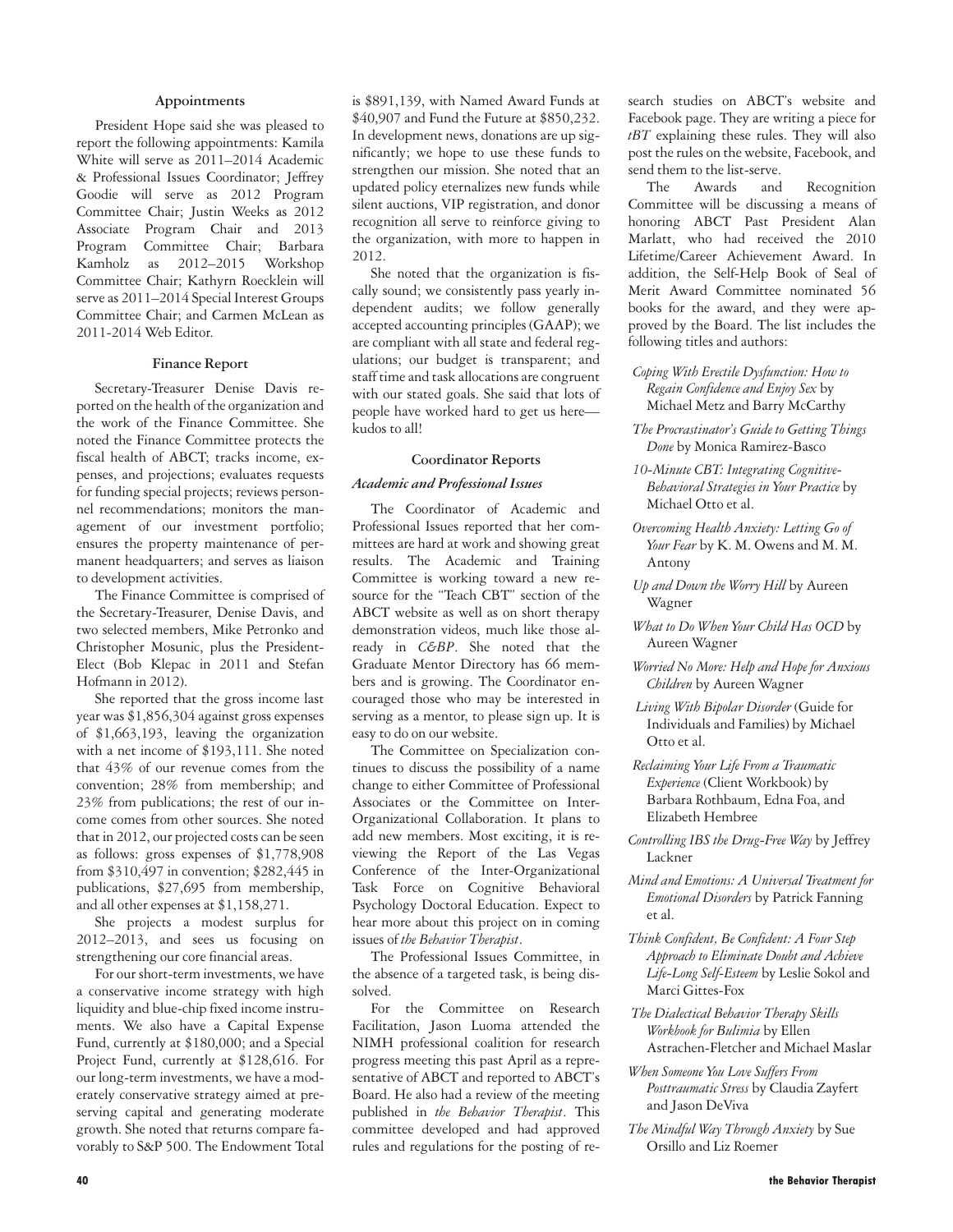- *Every Parent's Self-Help Workbook* (3rd ed.) by Carol Markie-Dadds et al.
- *The High Conflict Couple* by Alan Fruzetti
- *Getting Past the Affair* by Douglas Snyder et al.
- *The Mindful Way Through Depression* by Mark Williams et al.
- *Staying Sane in the Fast Lane* by Anthony Kidman
- *Overcoming Borderline Personality Disorder: A Family Guide for Healing and Change* by Valerie Porr
- *The Borderline Personality Disorder Survival Guide: Everything You Need to Know About Living With BPD* by Alexander Chapman and Kim Gratz
- *Freedom From Self-Harm: Overcoming Self-Injury With Skills From DBT and Other Treatments* by Kim Gratz and Alexander Chapman
- *Choosing to Live: How to Defeat Suicide Through Cognitive Therapy* by Thomas Ellis and Cory Newman
- *The Mindfulness and Acceptance Workbook for Anxiety: A Guide to Breaking Free From Anxiety, Phobias and Worry Using Acceptance and Commitment Therapy* by John Forsyth and Georg Eifert
- *Feeling Good About the Way You Look: A Program for Overcoming Body Image Problems* by Sabine Wilhelm
- *The Weight Loss Surgery Workbook* by Doreen Samelson
- *Punishment on Trial* by Ennio Cipani
- *The OCD Answer Book* by Patrick McGrath
- *Face Your Fears: A Proven Plan to Beat Anxiety, Panic, Phobias and Obsessions* by David Tolin
- *My Anxious Mind* by Katherine Martinez and Michael Tompkins
- *Sleeping Through the Night: How Infants, Toddlers, and Their Parents Can Get a Good Night's Sleep* by Jodi Mindel
- *A Cognitive-Behavioral Approach to the Beginning of the End of Life* by Jason Satterfield
- *Managing Pain Before It Manages You* by Margaret Caudill
- *Full Catastrophe Living* by Jon Kabat-Zinn
- *Things Might Go Terribly Horribly Wrong* by Kelly Wilson
- *Friends Forever* by Fred Frankel
- *Little Ways To Keep Calm and Carry On* by Mark Reinecke
- *The Dialectical Behavior Therapy Skills Workbook* by Matthew McKay et al.
- *Fighting for Your Marriage* by Susan Blumberg et al.
- *Think Confident, Be Confident for Teens* by Marci Fox and Leslie Sokol
- *The Bipolar Workbook* by Monica Ramirez Basco
- *Panic Attacks Workbook: A Guided Program for Beating the Panic Trick* by David Carbonell
- *Exercise for Mood and Anxiety: Proven Strategies to Overcome Depression and Enhance Well-Being* by Michael Otto
- *The Wellspring Weight Loss Plan* by Daniel Kirschenbaum
- *Reconcilable Differences* by Andrew Christensen
- *The Myth of Self-Esteem* by Albert Ellis
- *The Secret of Overcoming Verbal Abuse* by Albert Ellis
- *A New Guide to Rational Living* by Albert Ellis
- *The Dialectical Behavior Therapy Skills Workbook for Anxiety* by Alexander Chapman, Kim Gratz and Matthew Tull
- *The Anxiety Workbook: The Cognitive-Behavioral Solution* by David Clark and Aaron Beck
- *How Can I Forgive You?* By Janis Abrahms Spring
- *The Mindful Path to Self-Compassion* by Christopher Germer and Sharon Salzberg
- *Getting Your Loved One Sober* by Robert Meyers
- *The Anti-Anxiety Workbook* by Martin Antony and Peter Norton
- *Ending Emotional Eating* by Jennie Taitz

#### *Membership Issues*

Dr. Wright gave the report for the Coordinator for Membership, who was ill and could not attend the meeting. She noted that the committees under Membership Issues have been quite productive over the last year. Some of the highlights include:

The Membership Committee and the Student Membership Committee continue to address recruitment and retention of members. Both committees are expanding their electronic presence with postings on

Facebook, our website, *tBT*, and podcasts. Todd Smitherman and his committee on student membership will be putting together a student calendar. This is the second year for our membership-sponsored panel, "What Professionals Look for When They Hire New Employees." Both committees continue to educate members on the benefits of membership in ABCT. She thanked Hillary Vidair, who is completing her term as Membership Committee Chair, for her tireless work and welcomed aboard Jonathan Grayson as the new Membership Committee Chair.

The Student Membership Committee conducted three surveys examining student member demographics; the annual convention; and benefits of student membership. A very brief synopsis of the results indicates that the majority of the respondents reported being satisfied or extremely satisfied with their ABCT experience and plan on upgrading to Full Professional membership when they complete their degree. Additionally, conference topics with strong interest included publishing in journals, loan repayment options, and what professionals desire in new employees. Finally, the Student Membership Committee will be giving special attention to making our student members aware of all the benefits of membership.

We have almost 40 SIGs! Individual SIGs have received special attention in *tBT* over the last year. The goal is to disseminate information about the SIGs and the specialty content associated with the SIGs as well as increase and retain membership. Colleen Carney is finishing up her term as SIG Committee Chair, and was recognized for all of her outstanding good work. Kathyrn Roecklein was welcomed as the new SIG Committee Chair.

The Committee on Clinical Directory and Referral Issues continues to interview clinicians, drawn from their Referral Service and Clinical Directory expanded listings. These interviews appear on our website under "Information for the Public" as Featured Clinicians. The committee has gathered data on how often the listserve is used to obtain referrals. The committee reminds members to use the clinical directory and the expanded profile for making and giving referrals. Carl Indovina and his List-Serve Committee continue to work to educate members regarding the list-serve rules and guidelines. The list-serve moderator continues to do a great job overseeing the postings. The list-serve continues to grow in usage, and more and more members cite it as an important benefit.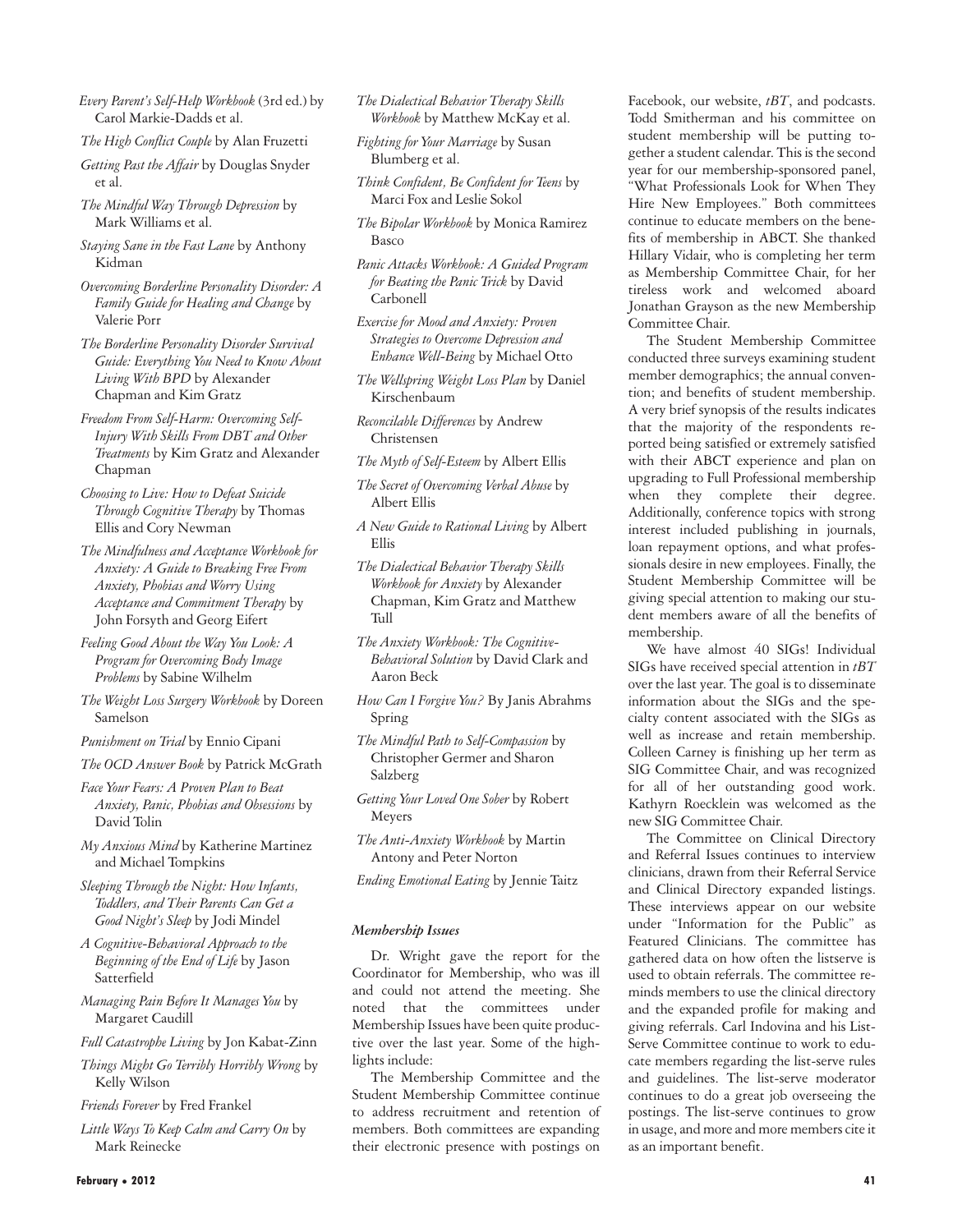This is the first year that there will be a Leadership Seminar on Sunday, made possible by the Leadership and Elections Committee. The goal of the seminar is to foster future leaders within the organization. In preparation for this year's election, there was an article in the October *tBT* and a Call for Nominations on the back of the program addendum. Members were encouraged to nominate colleagues and themselves in addition to voting online in April.

Social Networking Media Committee designated specific committee members to do Flip camera interviews with members at the convention and post them to Facebook. The committee has been posting mental health- and CBT-related items of interest on FB along with doing a terrific job promoting the Toronto convention.

The Membership Issues Coordinator sent a special thank-you to Deb Hope and the Board of Directors for their support and encouragement throughout the year. She also thanked Cheryl Carmin, Representative-at-Large serving as Liaison to Membership, for her guidance and collaboration. She looks forward to working with our new Representative-at-Large, James Herbert. And finally, where would we be without the phenomenal ABCT Central Office staff? Thank you to all.

#### *Convention and Education Issues*

The Convention and Education Issues Coordinator noted that we had 2,853 attendees at this point, and will probably near 3,000 by convention's end. She thanked David DiLillo, Program Chair, for his efforts, and thanked the Institutes Chair, Risa Weisberg; the Workshops Committee Chair, Jillian Shipherd; AMASS Committee Chair, Scott Compton; Master Clinician Seminar Chair, L. Kevin Chapman; and the Local Arrangements Committee Chair, Cynthia Crawford. She noted that we will be taping sessions at this convention and making them available, for free, to all who attended as general registrants. It's a nice benefit to attendees, acknowledging that we can't be everywhere at once. Those who did not attend can also purchase the sessions. Among our efforts to green the meeting, we expanded the number of ticketed sessions that provided handouts online.

Our annual meeting will take place in National Harbor, Maryland, in 2012; Nashville at Opryland in 2013, and back in New York City, for an October meeting, in 2016. We haven't signed contracts yet for 2014 or 2015, but details will be shared as this proceeds.

The Continuing Education Committee has been doing great under Muniya Kahn; they will be presenting ABCT's first ever webinar January 26 with Patti Resick as the speaker. Our thanks, too, to Kelly Koerner, who's provided immense help in putting this together, offering her expertise freely.

#### *Publications*

The Publications Coordinator reported several major transitions, with Carmen McLean replacing Mitch Prinstein as Web Editor. Dr. Prinstein made ABCT's website much more accessible and navigable through his reorganization. Editor McLean hopes to make our site more useful for students and increase our hits. While Tom Ollendick has 2 more years at the helm of *Behavior Therapy*, we have selected the next editor, Michelle Newman, whom we enlisted to continue the great work of increasing our impact factor, submissions, and speed of editorial decisions—a tough act. And, for our other journal, *Cognitive and Behavioral Practice*, Maureen Whittal remains the editor for one more year while Steve Safren begins to accept manuscripts as the incoming editor. *Cognitive and Behavioral Practice* has had several years of increased submissions and reduced decision time, the latter down to a couple of weeks.

Kate Gunthert, editor of *tBT*, is acquiring interesting material and reminds us that "you should submit." Susan White heads Public Education and Media Dissemination, where she and her crew are conducting many attendee interviews with the idea of posting them on our website and Facebook.

The Coordinator concluded his report by thanking his committee for the good work they're also doing on fact sheets, our MED-LINE application, and helping with the transition to a new model for the membership year; and thanking staff.

#### **Executive Director's Report**

The Executive Director complimented the Board for its dedication to planning, noting that in May they conducted their triannual strategic planning session in which we outline the goals and priorities for the organization. She noted it makes it so much easier to act when we know where we're going. The Board also meets monthly via conference call to ensure we stay on track.

She reported that the organization is revamping its website's membership pages to make it easier for people to join, renew, and register for the convention. We also recently expanded our rules for Facebook, including how to handle member surveys. We're hop-

ing to develop mobile apps for next year's convention.

The Executive Director said ABCT enjoyed a fantastically profitable year last year, and the organization is giving back to its members by providing free access to all the sessions taped at this year's convention to anyone who registered for the entire conference. We're also tackling the deficiencies of our existing association management software. She also thanked each of the staff: Damaris Williams, Keith Alger, Lisa Yarde, Tonya Childers, Stephanie Schwartz, Mary Ellen Brown, and David Teisler.

#### **President's Report**

President Hope noted that it has been a privilege to serve as President. She echoed the Executive Director in stating that the organization's strategic planning is a great service to ABCT. We work hard and have fun and, hopefully, point the organization in the right direction.

One of the outcomes of the last retreat was a commitment to dissemination, and, particularly, to an outreach effort on behalf of Evidence-Based Behavioral Psychology website. Please take a look and see how prominently ABCT's work is displayed there.

President Hope thanked Frank Andrasik for his 3 years on the Board and Bob Klepac for his first. She noted that the organization is in good hands as Mary Jane Eimer keeps us focused, on task, and on track.

#### **Transition of Officers**

Stefan Hofmann becomes President-Elect and James Herbert will serve as Representative-at-Large and liaison to Membership Issues for the next 3 years. While Bob Klepac is not here, it gives me great satisfaction to turn over the gavel to him.

#### **Adjournment**

There being no further business, the meeting was adjourned at 12:57 P.M., Eastern Standard Time.

> Respectfully submitted, —Denise D. Davis, Ph.D. 2011–2013 Secretary-Treasurer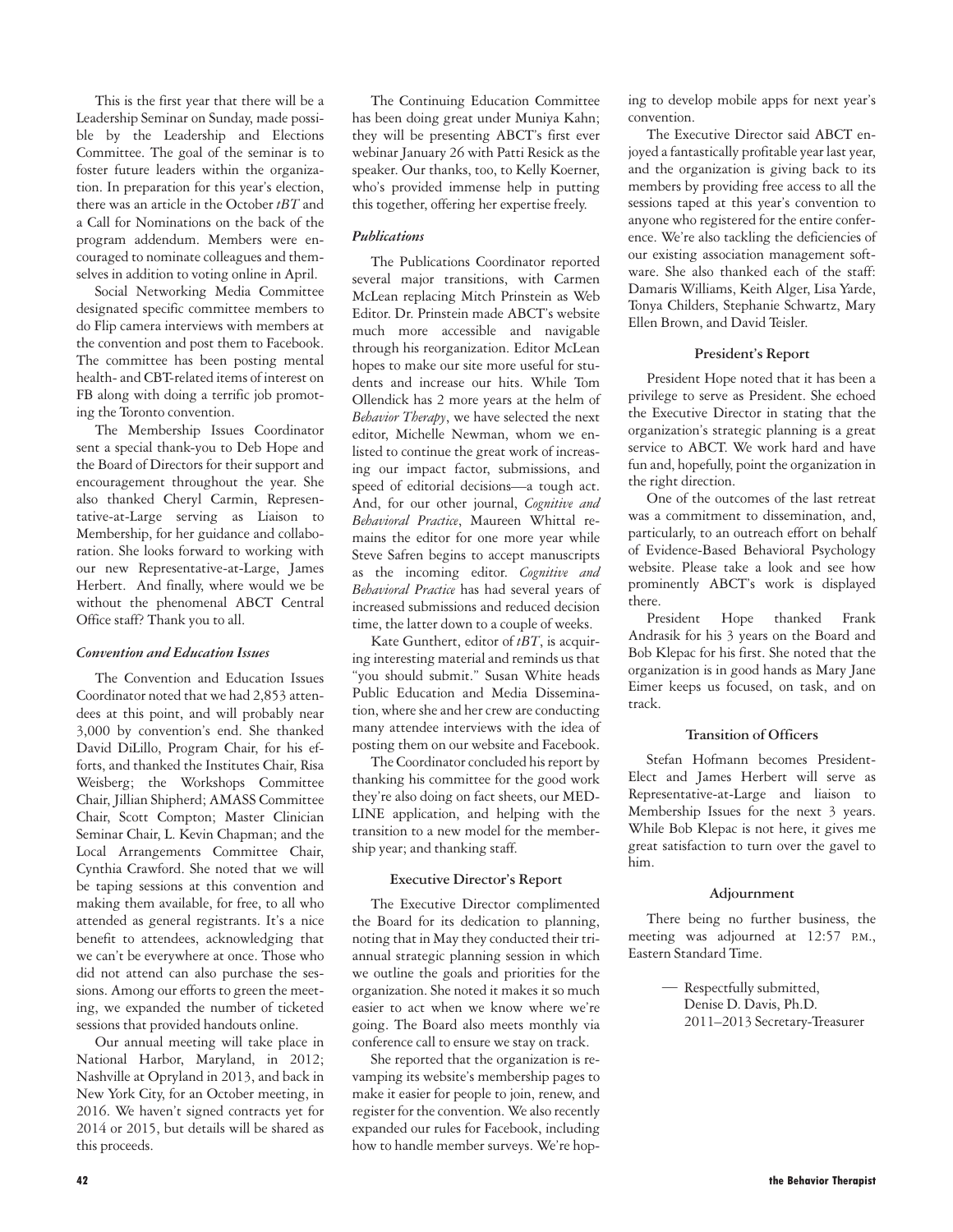# CBT Medical Educator Directory

*Another indispensable resource from ABCT—*an online directory of CBT educators who have agreed to be listed as potential resources to others involved in training physicians and allied health providers. In particular, the educators on this list have been involved in providing education in CBT and/or the theories underlying such interventions to medical and other allied health trainees at various levels. The listing is meant to connect teachers across institutions and allow for the sharing of resources.

## Inclusion Criteria

**1.** Must teach or have recently taught CBT and/or CB interventions in a medical setting. This may include psychiatric residents, medical students, nursing, pharmacy, dentistry, or other allied health professionals, such as PT, OT, or RD. Teachers who exclusively train psychology graduate students, social workers, or master's level therapists do not qualify and are not listed in this directory.

**2.** "Teaching" may include direct training or supervision, curriculum development, competency evaluation, and/or curriculum administration. Many professionals on the list have had a central role in designing and delivering the educational interventions, but all educational aspects are important.

**3.** Training should take place or be affiliated with an academic training facility (e.g. medical school, nursing school, residency program) and not occur exclusively in private consultations or paid supervision.

Please note that this list is offered as a service to all who teach CBT to the medical community and is not exhaustive.

## How to Submit Your Name

If you meet the above inclusion criteria and wish to be included, please send the contact information that you would like included, along with a few sentences describing your experience with training physicians and/or allied health providers in CBT to Barbara Kamholz at barbara.kamholz2@va.gov and include *Medical Educator Directory* in the subject line.

Descriptions of training programs, teaching outlines and/or syllabi, and other supplemental teaching materials for courses specific to medical training that can be shared with others (i.e., through posting on ABCT's website or via the lisserv) are also welcome. Please submit syllabi and teaching materials

Syllabi for traditional CBT graduate and postgraduate courses outside the medical community may be sent to Kristi Salters-Pedneault at saltersk@easternct.edu.

#### http://www.abct.org

Professionals, Educators, & Students -CBT Medical Educator Directory  $_\textrm{\tiny{I\!S}}$ 



*"Every student deserves to be treated as a potential genius***.***"* — Anton Ehrenzweig

ABCT's Mentorship Directory connects exceptional students with the best mentors that psychology has to offer. Promote your lab, and allow your next student to find you by name, interest, location, or program. Signing up is easy and takes just 3 minutes!

## **Join the ABCT Mentorship Directory**

http://www.abct.org/Mentorship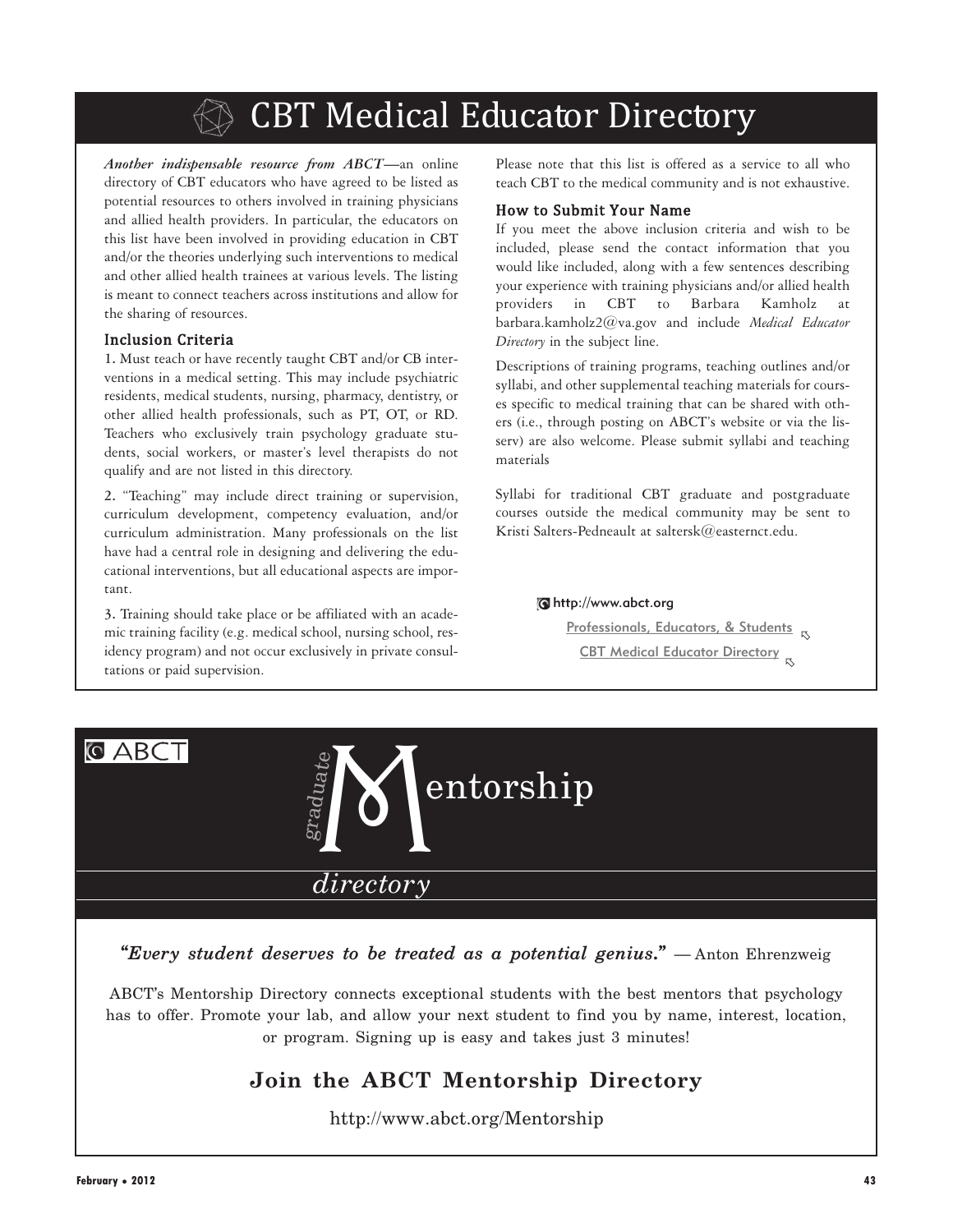# *Preparing to Submit an Abstract Call for Papers on next page of this issue* 46th Annual Convention | National Harbor, MD

ABCT will once again be using the ScholarOne abstract submission system. The step-by-step instructions are easily accessed from the ABCT home page. As you prepare your submission, please keep in mind:

*• Presentation type:* Please see the two right-hand columns on this page for descriptions of the various presentation types.

*• Number of presenters/papers*: For Symposia please have a minimum of four presenters, including one or two chairs, only one discussant, and 3 to 5 papers. The chair may present a paper, but the discussant may not. For Panel Discussions and Clinical Round tables, please have one moderator and between three to five panelists.

*• Title*: Be succinct.

*• Authors/Presenters*: Be sure to indicate the appropriate order. Please ask all authors whether they prefer their middle initial used or not. Please ask all authors their ABCT category. Possibilities are **current member**; **lapsed member** or **nonmember**; **postbaccalaureate**; **student member**; **student nonmember**; **new professional**; **emeritus**.

*• Affiliations*: The system requires that you enter affiliations before entering authors. This allows you to enter an affiliation one time for multiple authors. DO NOT LIST DEPARTMENTS. In the following step you will be asked to attach affiliations with appropriate authors.

*• Key Words*: Please read carefully through the pull-down menu of already defined keywords and use one of the already existing keywords, if appropriate. For example, the keyword "military" is already on the list and should be used rather than adding the word "Army." Do *not* list *behavior therapy*, *cognitive therapy*, or *cognitive behavior therapy*.

*• Goals*: For Symposia, Panel Discussions, and Clinical Round Tables, write three statements of no more than 125 characters each, describing the goals of the event. Sample statements are: "Described a variety of dissemination strategies pertaining to the treatment of insomnia"; "Presented data on novel direction in the dissemination of mindfulness-based clinical interventions."

*Overall*: Ask a colleague to proof your abstract for inconsistencies or typos.

## **Understanding the ABCT Convention**

The ABCT Convention is designed for practitioners, students, scholars, and scientists who come from a broad range of disciplines. The central goal is to provide educational experiences related to behavioral and cognitive therapies that meet the needs of attendees across experience levels, interest areas, and behavioral and cognitive theoretical orientations. Some presentations offer the chance to learn what is new and exciting in behavioral and cognitive assessment and treatment. Other presentations address the clinical-scientific issues of how we develop empirical support for our work. The convention also provides opportunities for professional networking. The ABCT Convention consists of General Sessions and Ticketed Events.

#### **GENERAL SESSIONS**

There are between 150 and 200 general sessions each year competing for your attention. All general sessions are included with the registration fee. General session types include:

**Invited Addresses**. Speakers well-established in their field, or who hold positions of particular importance, share their unique insights and knowledge on a broad topic of interest.

**Spotlight Research Presentations**. This format provides a forum to debut new findings considered to be groundbreaking or innovative for the field. A limited number of extendedformat sessions consisting of a 45-minute research presentation and a 15-minute question-and-answer period allows for more indepth presentation than is permitted by symposia or other formats.

**Symposia**. Presentations of data, usually investigating the efficacy or effectiveness of treatment protocols. Symposia are either 60 or 90 minutes in length. They have one or two chairs, one discussant, and between three and five papers.

**Panel Discussions and Clinical Round Tables**. Discussions (or debates) by informed individuals on a current important topic. These are organized by a moderator and include between three and six panelists with a range of experiences and attitudes related to the subject matter.

**Poster Sessions**. One-on-one discussions between researchers, who display graphic representations of the results of their studies, and interested attendees. Because of the variety of interests and research areas of the ABCT attendees, between 1,200 and 1,400 posters are presented each year.

**Clinical Grand Rounds**. Clinical experts engage in simulated live demonstrations of therapy with clients, who are generally portrayed by graduate students studying with the presenter.

**Membership Panel Discussion**. Organized by representatives of the Membership Committees, these events generally emphasize training or career development.

**Special Sessions.** These events are designed to provide useful information regarding professional rather than scientific issues. For more than 20 years the Internship and Postdoctoral Overviews have helped attendees find their educational path. Other special sessions often include expert panels on getting into graduate school, career development, information on grant applications, and a meeting of the Directors of Clinical Training.

**Special Interest Group (SIG) Meetings**. More than 30 SIGs meet each year to accomplish business (such as electing officers), renew relationships, and often offer presentations. SIG talks are not peer-reviewed by the Association.

#### **TICKETED EVENTS**

Ticketed events offer educational opportunities to enhance knowledge and skills. These events are targeted for attendees with a particular level of expertise (e.g., basic, moderate, and/or advanced). Ticketed sessions require an additional payment beyond the general registration fee.

**Clinical Intervention Training**. One- and 2 day events emphasizing the "how-to" of clinical interventions. The extended length, either 7 or 14 hours, allows for exceptional interaction.

**Institutes**. Leaders and topics for Institutes are selected from previous ABCT workshop presentations. Institutes are offered as a 5- or 7-hour session on Thursday, and are generally limited to 40 attendees.

**Workshops**. Covering concerns of the practitioner/educator/researcher, these remain an anchor of the Convention. Workshops are offered on Friday and Saturday, are 3 hours long, and are generally limited to 60 attendees.

**Master Clinician Seminars.** The most skilled clinicians explain their methods and show videos of sessions. These 2-hour sessions are offered throughout the Convention and are generally limited to 40 to 45 attendees.

**Advanced Methodology and Statistics Seminars.** Designed to enhance researchers' abilities, there is generally one offered on Thursday and one offered on Sunday morning. They are 4 hours long and limited to 40 attendees.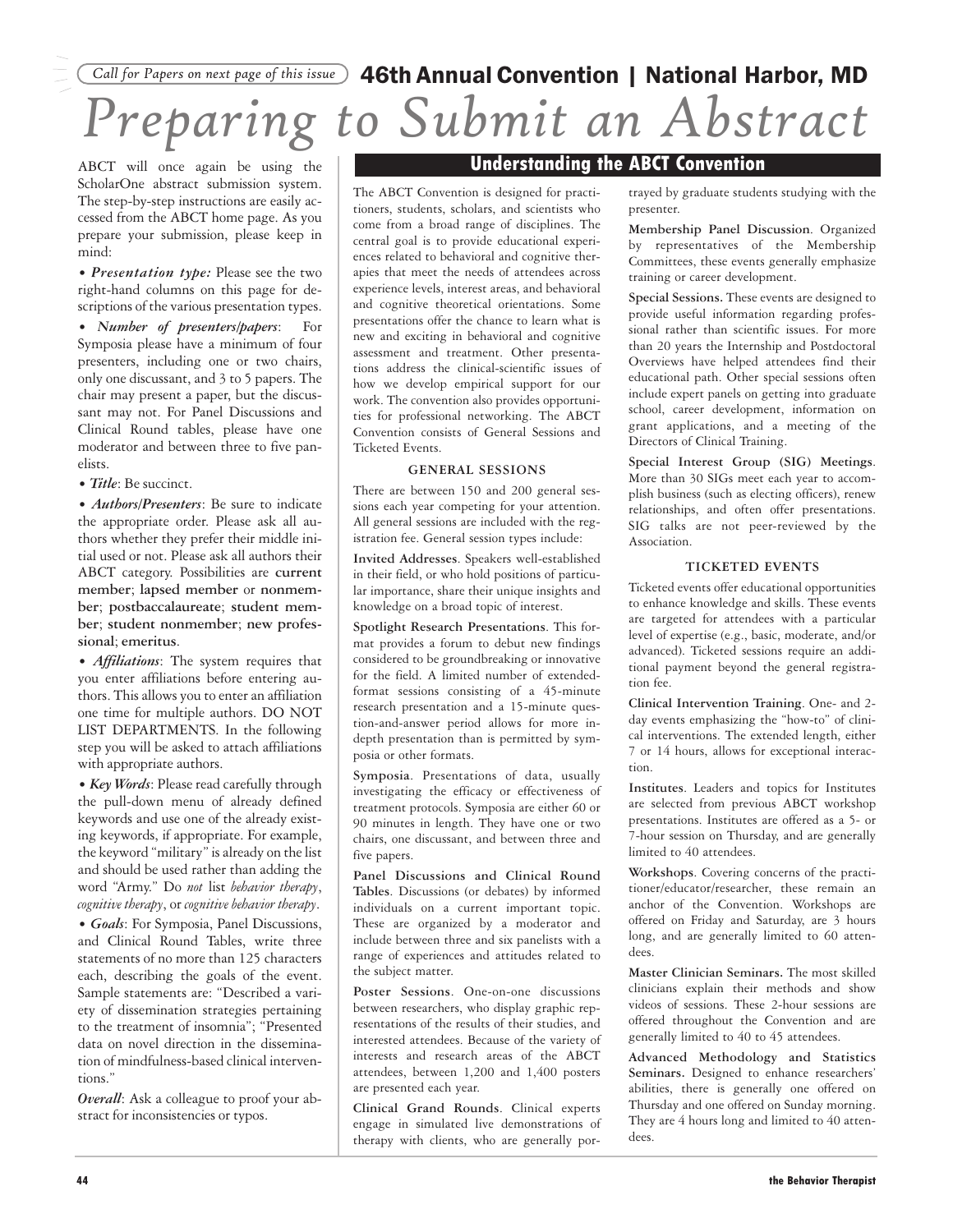call for papers ||||||

# **46th Annual Convention November 15-18, 2012 National Harbor, MD**



Principles of Behavior Change: The Compass for CBT

## Jeffrey L. Goodie, Ph.D., Program Chair

Over 260 years ago, less than 10 miles down the Potomac River from the National Harbor, George Washington mastered the use of the compass and other surveying instruments. Washington's use of the compass contributed to his adaptability in harsh environments and on the battlefield. When we meet in 2012, it will be 100 years since Watson coined the term "behaviorism." Watson, along with researchers before and after him, established behavior change principles that serve as a scientific foundation and a compass for our current behavioral and cognitive conceptual understandings. Given the contingencies of academic and clinical environments, researchers and clinicians often focus more exclusively on outcomes without explicit consideration of the behavior change principles that guided their efforts. However, just as Washington's use of the compass aided his success, as we adapt cognitive behavioral therapy to environments, such as traditional behavioral health clinics, primary care settings, webbased applications, or even the battlefield, it is important for our success to focus on the principles of behavior change, old and new, that guide our research and practice, wherever it occurs.

The theme for the 46th Annual Convention aims to increase the focus on the behavior change principles that will guide our future assessments, prevention strategies, and interventions. We encourage submissions for research symposia, clinical sessions, and workshops that highlight the search for, explication, and implementation of these basic principles. Special consideration will be afforded to those submissions that contribute to establishing new principles of behavior change or describe how existing principles served as a compass for development of projects and outcomes.

Submissions may take the form of symposia, clinical round tables, panel discussions, and posters:

Symposia: Presentation of data, usually investigating efficacy of treatment protocol or particular research.

Panel Discussions and Clinical Round Tables: Discussion (sometimes debate) by informed individuals on a current important topic.

Poster Sessions: One-on-one discussions between researchers, who display graphic representations of the results of their studies, and interested attendees.

 $SUBMIT! \rightarrow$  www.abct.org

Submission deadline: March 1, 2012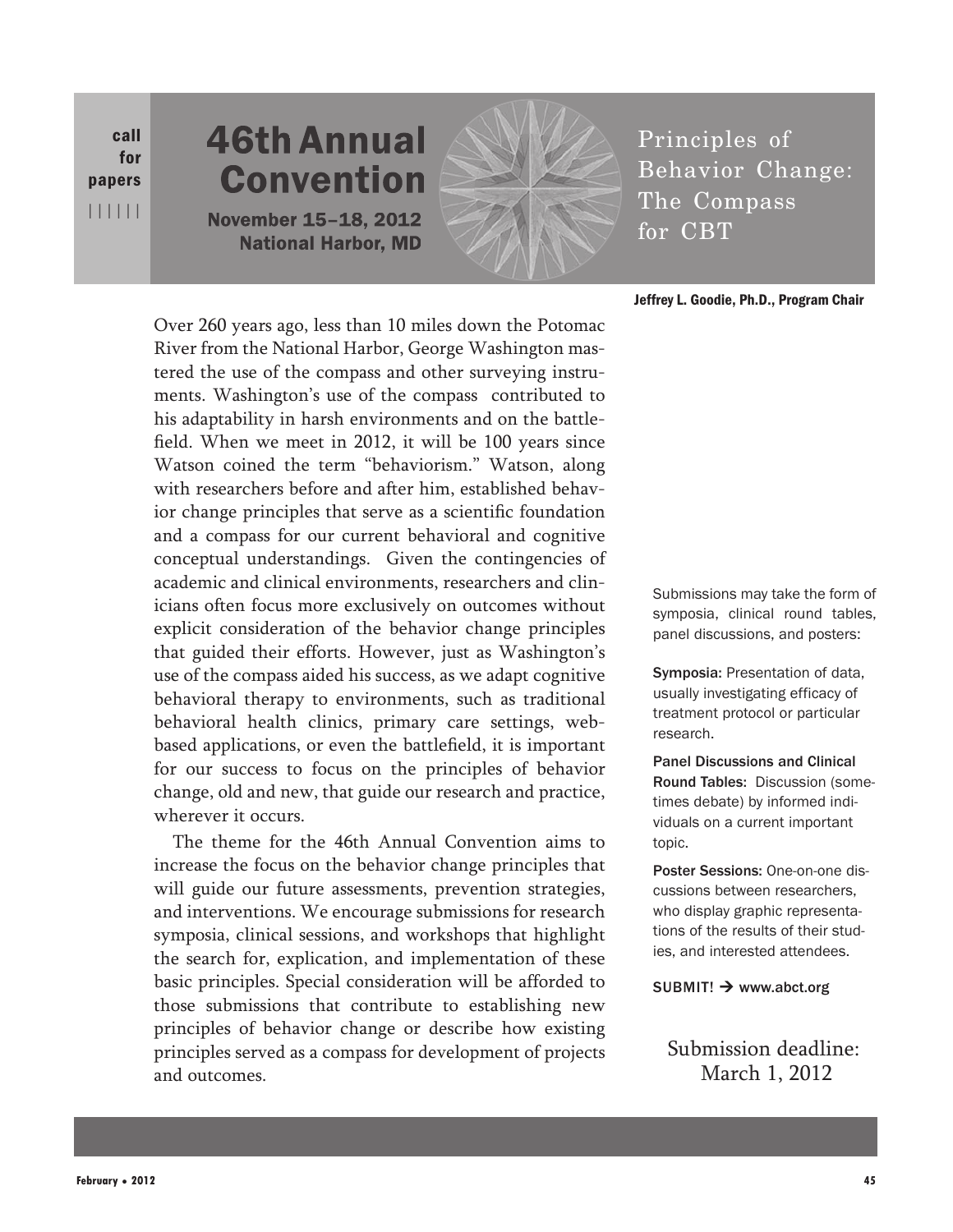

## Career/Lifetime Achievement

Eligible candidates for this award should be members of ABCT in good standing who have made significant contributions over a number of years to cognitive and/or behavior therapy. Applications should include a letter of nomination, three letters of support, and a curriculum vitae of the nominee. Past recipients of this award include Albert Ellis, Leonard Krasner, Steven C. Hayes, David H. Barlow, G. Alan Marlatt, and Antonette M. Zeiss. Please complete the on-line nomination form at www.abct.org. Then e-mail the completed form to awards.abct@gmail.com. Include "Career/Lifetime Achievement" in the subject line. Also, mail a hard copy of your submission to ABCT, Career/Lifetime Achievement, 305 Seventh Ave., New York, NY 10001.

## Outstanding Contribution by an Individual for Educational/Training Activities

Eligible candidates for this award should be members of ABCT in good standing who have provided significant contributions toward educating and training behavior therapists. Past recipients of this award include Gerald C. Davison in 1997, Leo Reyna in 2000, Harold Leitenberg in 2003, Marvin R. Goldfried in 2006, and Philip C. Kendall in 2009. Please complete the on-line nomination form at www.abct.org. Then e-mail the completed form to awards.abct $@$ gmail.com. Include "Outstanding Education/Training" in the subject line. Also, mail a hard copy of your submission to ABCT, Outstanding Education/Training, 305 Seventh Ave., New York, NY 10001.

## Outstanding Mentor

This year we are seeking eligible candidates for the Outstanding Mentor award who are members of ABCT in good standing who have encouraged the clinical and/or academic and professional excellence of psychology graduate students, interns, postdocs, and/or residents. Outstanding mentors are considered those who have provided exceptional guidance to students through leadership, advisement, and activities aimed at providing opportunities for professional development, networking, and future growth. Appropriate nominators are current or past students of the mentor. The first recipient of this award was Richard Heimberg in 2006, followed by G. Terence Wilson in 2008, and Richard J. McNally in 2010. Please complete the on-line nomination form at www.abct.org. Then e-mail the completed form to awards.abct@gmail.com. Include "Outstanding Mentor" in the subject line. Also, mail a hard copy of your submission to ABCT, Outstanding Mentor, 305 Seventh Ave., New York, NY 10001.

Questions? Contact: Shireen Rizvi, Ph.D., Chair, ABCT Awards & Recognition Committee; e-mail: awards.abct@gmail.com

The ABCT Awards and Recognition Committee, chaired by Shireen L. Rizvi, Ph.D., of Rutgers University, is pleased to announce the 2012 awards program. Nominations are requested in all categories listed below. Please visit our website in December for specific submission instructions. Award nominations may not be submitted by current members of the ABCT Board of Directors.

## Student Dissertation Awards:

- Virginia A. Roswell Student Dissertation Award (\$1,000)
- Leonard Krasner Student Dissertation Award (\$1,000)
- John R. Z. Abela Student Dissertation Award (\$500)

Each award will be given to one student based on his/her doctoral dissertation proposal. The research should be relevant to behavior therapy. Accompanying this honor will be a monetary award (see above) to be used in support of research (e.g., to pay participants, to purchase testing equipment) and/or to facilitate travel to the ABCT convention. Eligible candidates for this award should be student members who have already had their dissertation proposal approved and are investigating an area of direct relevance to behavior therapy, broadly defined. A student's dissertation mentor may complete the nomination. Selfnominations are also accepted. Nominations must be accompanied by a letter of recommendation from the dissertation advisor. Please complete the on-line nomination form at www.abct.org. Then e-mail the completed form to awards.abct@gmail.com. Include "Student Dissertation Award" in the subject line. Please include an e-mail address for both the student and the dissertation advisor. Also, mail a hard copy of your submission to ABCT, Student Dissertation Award, 305 Seventh Ave., New York, NY 10001.

## Distinguished Friend to Behavior Therapy

Eligible candidates for this award should NOT be members of ABCT, but are individuals who have promoted the mission of cognitive and/or behavioral work outside of our organization. Applications should include a letter of nomination, three letters of support, and a curriculum vitae of the nominee. Past recipients of this award include Jon Kabat-Zinn, Nora Volkow, John Allen, Anne Fletcher, Jack Gorman, Art Dykstra, Michael Davis, Paul Ekman, and The Honorable Erik K. Shinseki. Please complete the on-line nomination form at www.abct.org. Then e-mail the completed form to awards.abct@gmail.com. Include "Distinguished Friend to BT" in the subject line. Also, mail a hard copy of your submission to ABCT, Distinguished Friend to BT, 305 Seventh Ave., New York, NY 10001.

NOMINATIONS FOR THE FOLLOWING AWARD ARE SOLICITED FROM MEMBERS OF THE ABCT GOVERNANCE:

## Outstanding Service to ABCT

Please complete the on-line nomination form at www.abct.org. Then e-mail the completed form to awards.abct@gmail.com. Include "Outstanding Service" in the subject line. Also, mail a hard copy of your submission to ABCT, Outstanding Service to ABCT, 305 Seventh Ave., New York, NY 10001.

## Nominate on line: www.abct.org

Deadline for all nominations: March 1, 2012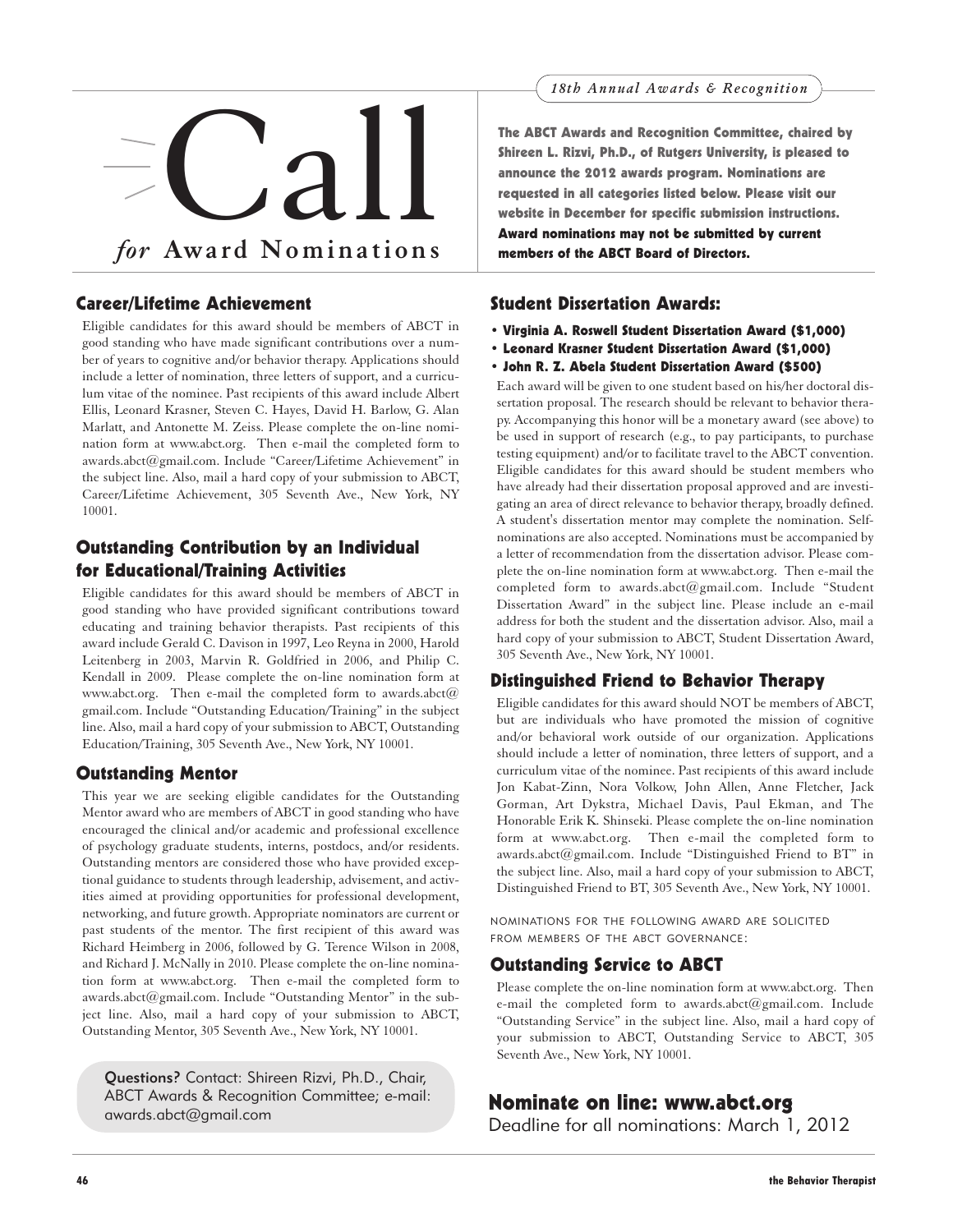## **Find-a-Therapist**

 $\blacktriangle$ 

-

-

-

# **Are people finding you?**

*Help us improve Find-a-Therapist by keeping your listing current and comprehensive!*

ABCT's Find-a-Therapist provides a wealth of CBT/EST resources to the public and promotes the practices of our members. We continually work to improve the Find-a-Therapist feature, and we need your help to do so.

To be listed in the Find-a-Therapist directory, or to update your listing, select **ABCT STORE**; then **LOG-IN** (on left side of page); select **MY ABCT INFORMATION** and either join the Find-a-Therapist or choose the option to edit your information and save. Changes will be reflected by the next business day.

## *glossary of terms*

**Membership Directory:** A directory of all ABCT members, available online to all ABCT members (not available to the public).

**Find-a-Therapist Directory:** A directory of licensed full and new professional ABCT members who take referrals. This is accessible to the CBTseeking public from our home page.

**Expanded Find-a-Therapist Directory:** For an additional \$50/year, your practice philosophy, special services, and link to your website will be included in your FAT listing.

n w

## *online*

**visit the ABCT CE Calendar** Educational opportunities abound:

http://www.abct.org

**Information for ABCT Members** Continuing Education <sub>ড</sub>

## *in-press*

"In some ways the whole point is to try to find the failures, so that further model and technological development can occur. The best way to do that is to push the model as far as it can go and to be prepared to change when deficiencies are contacted. Already, studies show that ACT may not work quite as well for minor problems and less entangled and avoidant clients . . . and instead are leading to model-consistent methods to attempt to overcome this problem by, for example, emphasizing values and compassion more than struggle with personal pain."

Hayes et al., *Behavior Therapy*, in press, corrected proof; "Acceptance and Commitment Therapy and Contextual Behavioral Science: Examining the Progress of a Distinctive Model of Behavioral and Cognitive Therapy" doi:10.1016/j.beth.2009.08.002

## *archive*

"Learned behavior drifts toward instinctive behavior." Breland & Breland, 1961, *The Misbehavior of Organisms*